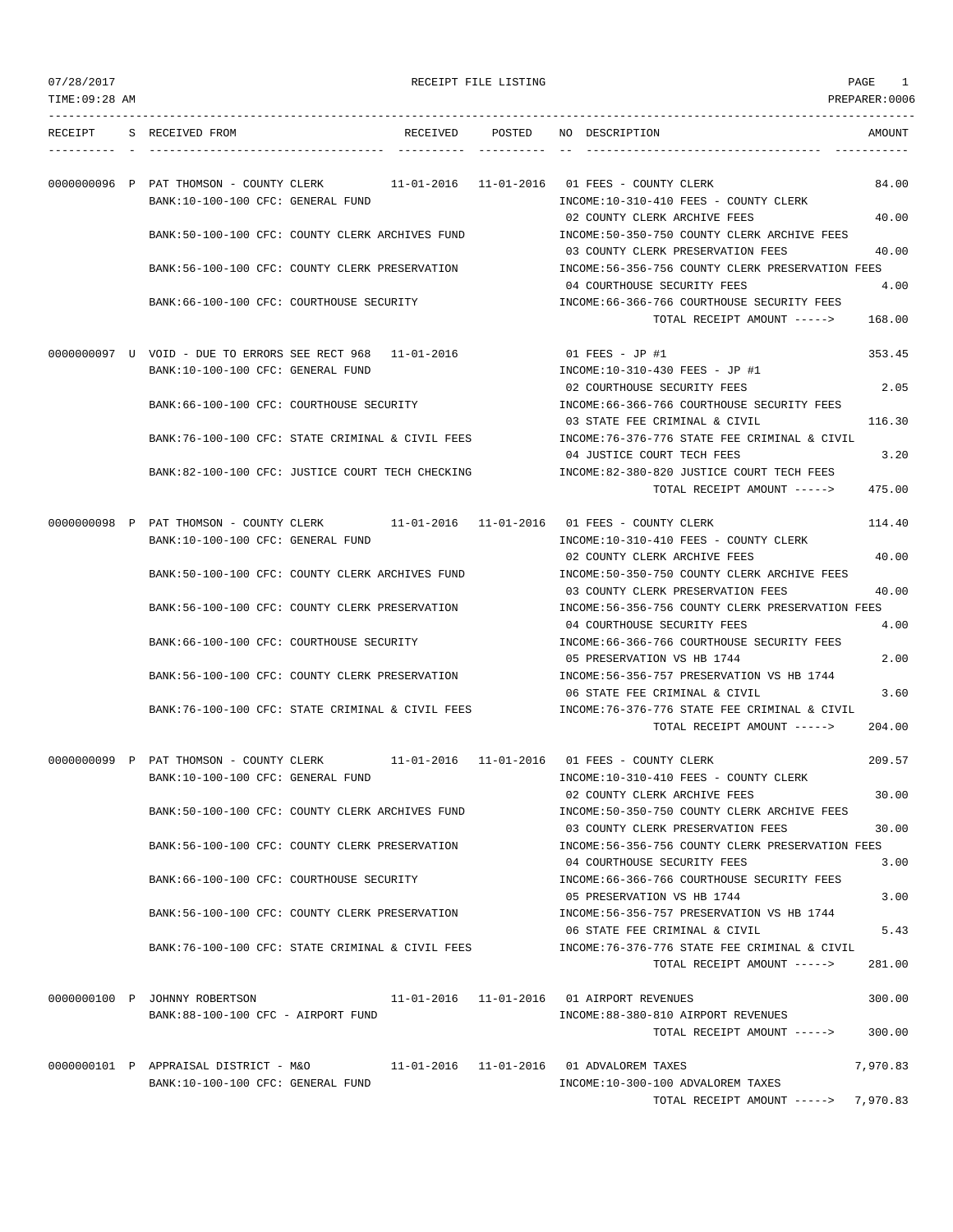|  | 07/28/2017 |  |
|--|------------|--|
|  |            |  |
|  |            |  |

RECEIPT FILE LISTING **EXECUTE A SECURE 2** 

TIME:09:28 AM PREPARER:0006 --------------------------------------------------------------------------------------------------------------------------------- RECEIPT S RECEIVED FROM THE RECEIVED POSTED NO DESCRIPTION THE RECEIVED AMOUNT ---------- - ----------------------------------- ---------- ---------- -- ----------------------------------- ----------- 0000000102 P APPRAISAL DISTRICT - I&S 11-01-2016 11-01-2016 01 ADVALOREM TAXES 2,336.30 BANK:10-100-120 INTEREST & SINKING CHECKING **INCOME:10-300-100 ADVALOREM TAXES** TOTAL RECEIPT AMOUNT -----> 2,336.30 0000000103 U DID NOT HIT THE BANK 11-02-2016 01 FEES - DISTRICT CLERK 2.00 BANK:10-100-100 CFC: GENERAL FUND INCOME:10-310-425 FEES - DISTRICT CLERK TOTAL RECEIPT AMOUNT -----> 2.00 0000000104 P ANGIE PIPPIN - JP 11-02-2016 11-02-2016 01 FEES - JP #1 310.14 BANK:10-100-100 CFC: GENERAL FUND INCOME:10-310-430 FEES - JP #1 02 COURTHOUSE SECURITY FEES 2.03 BANK:66-100-100 CFC: COURTHOUSE SECURITY INCOME:66-366-766 COURTHOUSE SECURITY FEES 03 STATE FEE CRIMINAL & CIVIL 144.71 BANK:76-100-100 CFC: STATE CRIMINAL & CIVIL FEES INCOME:76-376-776 STATE FEE CRIMINAL & CIVIL 04 JUSTICE COURT TECH FEES 8.12 BANK:82-100-100 CFC: JUSTICE COURT TECH CHECKING INCOME:82-380-820 JUSTICE COURT TECH FEES TOTAL RECEIPT AMOUNT -----> 465.00 0000000105 P PAT THOMSON - COUNTY CLERK 11-02-2016 11-02-2016 01 FEES - COUNTY CLERK 130.75 BANK:10-100-100 CFC: GENERAL FUND **INCOME:10-310-410 FEES - COUNTY CLERK** 02 COUNTY CLERK ARCHIVE FEES 40.00 BANK:50-100-100 CFC: COUNTY CLERK ARCHIVES FUND INCOME:50-350-750 COUNTY CLERK ARCHIVE FEES 03 COUNTY CLERK PRESERVATION FEES 40.00 BANK:56-100-100 CFC: COUNTY CLERK PRESERVATION INCOME:56-356-756 COUNTY CLERK PRESERVATION FEES 04 COURTHOUSE SECURITY FEES 4.00 BANK:66-100-100 CFC: COURTHOUSE SECURITY INCOME:66-366-766 COURTHOUSE SECURITY FEES TOTAL RECEIPT AMOUNT -----> 214.75 0000000106 P APPRAISAL DISTRICT - I&S 11-02-2016 11-02-2016 01 ADVALOREM TAXES 7,753.30 BANK:10-100-120 INTEREST & SINKING CHECKING INCOME:10-300-100 ADVALOREM TAXES TOTAL RECEIPT AMOUNT -----> 7,753.30 0000000107 P APPRAISAL DISTRICT - M&O 11-02-2016 11-02-2016 01 ADVALOREM TAXES 26,470.00 BANK:10-100-100 CFC: GENERAL FUND **INCOME:10-300-100 ADVALOREM TAXES** TOTAL RECEIPT AMOUNT -----> 26,470.00 0000000108 P ANGIE PIPPIN - JP 11-02-2016 11-02-2016 01 STATE FEE CRIMINAL & CIVIL 41.00 BANK:76-100-100 CFC: STATE CRIMINAL & CIVIL FEES INCOME:76-376-776 STATE FEE CRIMINAL & CIVIL TOTAL RECEIPT AMOUNT -----> 41.00 0000000109 P ANGIE PIPPIN - JP 11-02-2016 11-02-2016 01 FEES - JP #1 360.80 BANK:10-100-100 CFC: GENERAL FUND INCOME:10-310-430 FEES - JP #1 02 COURTHOUSE SECURITY FEES 9.00 BANK:66-100-100 CFC: COURTHOUSE SECURITY INCOME:66-366-766 COURTHOUSE SECURITY FEES 03 STATE FEE CRIMINAL & CIVIL 268.20 BANK:76-100-100 CFC: STATE CRIMINAL & CIVIL FEES INCOME:76-376-776 STATE FEE CRIMINAL & CIVIL 04 JUSTICE COURT TECH FEES 8.00 BANK:82-100-100 CFC: JUSTICE COURT TECH CHECKING INCOME:82-380-820 JUSTICE COURT TECH FEES 05 JUSTICE COURT TECH FEES 4.00 BANK:82-100-100 CFC: JUSTICE COURT TECH CHECKING INCOME:82-380-820 JUSTICE COURT TECH FEES  $TOTAI$ , RECEIPT AMOUNT  $---$ > 650.00 0000000110 P PAT THOMSON - COUNTY CLERK 11-03-2016 11-03-2016 01 FEES - COUNTY CLERK 43.00 BANK:10-100-100 CFC: GENERAL FUND INCOME:10-310-410 FEES - COUNTY CLERK 02 COUNTY CLERK ARCHIVE FEES 30.00 BANK:50-100-100 CFC: COUNTY CLERK ARCHIVES FUND INCOME:50-350-750 COUNTY CLERK ARCHIVE FEES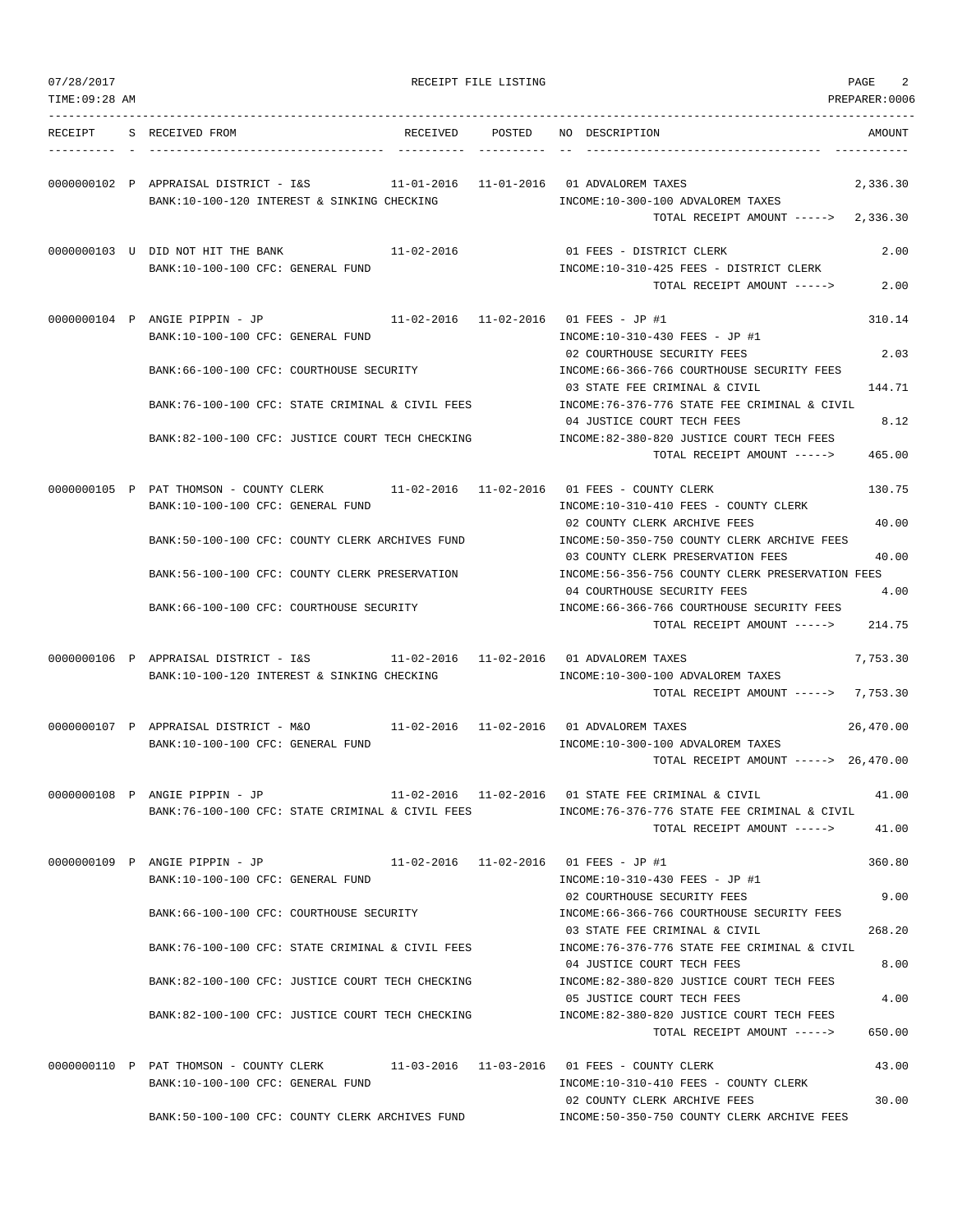|  | 07/28/2017 |  |
|--|------------|--|

| 07/28/2017           | RECEIPT FILE LISTING                                                                     |                                                                                       | PAGE<br>3      |
|----------------------|------------------------------------------------------------------------------------------|---------------------------------------------------------------------------------------|----------------|
| TIME: 09:28 AM       |                                                                                          |                                                                                       | PREPARER: 0006 |
| RECEIPT              | RECEIVED POSTED<br>S RECEIVED FROM                                                       | NO DESCRIPTION                                                                        | AMOUNT         |
| 0000000110 Continued |                                                                                          | 03 COUNTY CLERK PRESERVATION FEES                                                     | 30.00          |
|                      | BANK:56-100-100 CFC: COUNTY CLERK PRESERVATION                                           | INCOME:56-356-756 COUNTY CLERK PRESERVATION FEES                                      |                |
|                      |                                                                                          | 04 COURTHOUSE SECURITY FEES                                                           | 3.00           |
|                      | BANK:66-100-100 CFC: COURTHOUSE SECURITY                                                 | INCOME:66-366-766 COURTHOUSE SECURITY FEES                                            |                |
|                      |                                                                                          | TOTAL RECEIPT AMOUNT -----> 106.00                                                    |                |
|                      | 0000000111 P APPRAISAL DISTRICT - M&O 11-03-2016 11-03-2016 01 ADVALOREM TAXES           |                                                                                       | 27,253.66      |
|                      | BANK:10-100-100 CFC: GENERAL FUND                                                        | INCOME:10-300-100 ADVALOREM TAXES                                                     |                |
|                      |                                                                                          | TOTAL RECEIPT AMOUNT -----> 27,253.66                                                 |                |
|                      | 0000000112 P APPRAISAL DISTRICT - I&S 11-03-2016 11-03-2016 01 ADVALOREM TAXES           |                                                                                       | 8,009.22       |
|                      | BANK:10-100-120 INTEREST & SINKING CHECKING                                              | INCOME:10-300-100 ADVALOREM TAXES                                                     |                |
|                      |                                                                                          | TOTAL RECEIPT AMOUNT -----> 8,009.22                                                  |                |
|                      | 0000000113 P GINA PASLEY - DISTRICT CLERK                                                |                                                                                       | 12.00          |
|                      | BANK:10-100-100 CFC: GENERAL FUND                                                        | INCOME:10-310-425 FEES - DISTRICT CLERK                                               |                |
|                      |                                                                                          | TOTAL RECEIPT AMOUNT -----> 12.00                                                     |                |
|                      | 0000000114 P Pat Thomson - County Clerk 11-04-2016 11-04-2016 01 FEES - COUNTY CLERK     |                                                                                       | 115.20         |
|                      | BANK:10-100-100 CFC: GENERAL FUND                                                        | INCOME:10-310-410 FEES - COUNTY CLERK                                                 |                |
|                      |                                                                                          | 02 PRESERVATION VS HB 1744                                                            | 1.00           |
|                      | BANK:56-100-100 CFC: COUNTY CLERK PRESERVATION                                           | INCOME: 56-356-757 PRESERVATION VS HB 1744                                            |                |
|                      |                                                                                          | 03 STATE FEE CRIMINAL & CIVIL                                                         | 1.80           |
|                      | BANK:76-100-100 CFC: STATE CRIMINAL & CIVIL FEES                                         | INCOME: 76-376-776 STATE FEE CRIMINAL & CIVIL                                         |                |
|                      | BANK:10-100-100 CFC: GENERAL FUND                                                        | 04 FEES - COUNTY CLERK<br>INCOME:10-310-410 FEES - COUNTY CLERK                       | 35.00          |
|                      |                                                                                          | 05 COUNTY CLERK ARCHIVE FEES                                                          | 30.00          |
|                      | BANK:50-100-100 CFC: COUNTY CLERK ARCHIVES FUND                                          | INCOME:50-350-750 COUNTY CLERK ARCHIVE FEES                                           |                |
|                      |                                                                                          | 06 COUNTY CLERK PRESERVATION FEES                                                     | 30.00          |
|                      | BANK:56-100-100 CFC: COUNTY CLERK PRESERVATION                                           | INCOME:56-356-756 COUNTY CLERK PRESERVATION FEES                                      |                |
|                      |                                                                                          | 07 COURTHOUSE SECURITY FEES<br>INCOME: 66-366-766 COURTHOUSE SECURITY FEES            | 3.00           |
|                      | BANK:66-100-100 CFC: COURTHOUSE SECURITY                                                 | TOTAL RECEIPT AMOUNT ----->                                                           | 216.00         |
|                      |                                                                                          |                                                                                       |                |
|                      | 0000000115 P Angie Pippin - JP 11-04-2016 11-04-2016 01 FEES - JP #1                     |                                                                                       | 47.29          |
|                      | BANK:10-100-100 CFC: GENERAL FUND                                                        | INCOME:10-310-430 FEES - JP #1<br>02 STATE FEE CRIMINAL & CIVIL                       | 45.69          |
|                      | BANK:76-100-100 CFC: STATE CRIMINAL & CIVIL FEES                                         | INCOME:76-376-776 STATE FEE CRIMINAL & CIVIL                                          |                |
|                      |                                                                                          | 03 COURTHOUSE SECURITY FEES                                                           | 3.51           |
|                      | BANK:66-100-100 CFC: COURTHOUSE SECURITY                                                 | INCOME: 66-366-766 COURTHOUSE SECURITY FEES                                           |                |
|                      |                                                                                          | 04 JUSTICE COURT TECH FEES                                                            | 3.51           |
|                      | BANK:82-100-100 CFC: JUSTICE COURT TECH CHECKING                                         | INCOME:82-380-820 JUSTICE COURT TECH FEES<br>TOTAL RECEIPT AMOUNT ----->              | 100.00         |
|                      |                                                                                          |                                                                                       |                |
|                      | 0000000116 P Gina Pasley - District Clerk 11-04-2016 11-04-2016 01 FEES - DISTRICT CLERK |                                                                                       | 8.00           |
|                      | BANK:10-100-100 CFC: GENERAL FUND                                                        | INCOME:10-310-425 FEES - DISTRICT CLERK                                               |                |
|                      |                                                                                          | 02 FEES - COUNTY & DISTRICT COURT<br>INCOME:10-310-420 FEES - COUNTY & DISTRICT COURT | 15.00          |
|                      | BANK:10-100-100 CFC: GENERAL FUND                                                        | 03 FEES - DISTRICT CLERK                                                              | 84.50          |
|                      | BANK:10-100-100 CFC: GENERAL FUND                                                        | INCOME:10-310-425 FEES - DISTRICT CLERK                                               |                |
|                      |                                                                                          | 04 FEES - SHERIFF                                                                     | 15.00          |
|                      | BANK:10-100-100 CFC: GENERAL FUND                                                        | INCOME:10-310-455 FEES - SHERIFF                                                      |                |
|                      |                                                                                          | 05 COUNTY PRESERVATION FEES                                                           | 10.00          |
|                      | BANK:68-100-100 CFC: COUNTY PRESERVATION                                                 | INCOME: 68-368-768 COUNTY PRESERVATION FEES                                           |                |
|                      | BANK:36-100-100 CFC: DIST COURT RECORDS TECH FUND                                        | 06 DIST COURT REC TECH FEES<br>INCOME: 36-336-736 DIST COURT REC TECH FEES            | 10.00          |
|                      |                                                                                          |                                                                                       |                |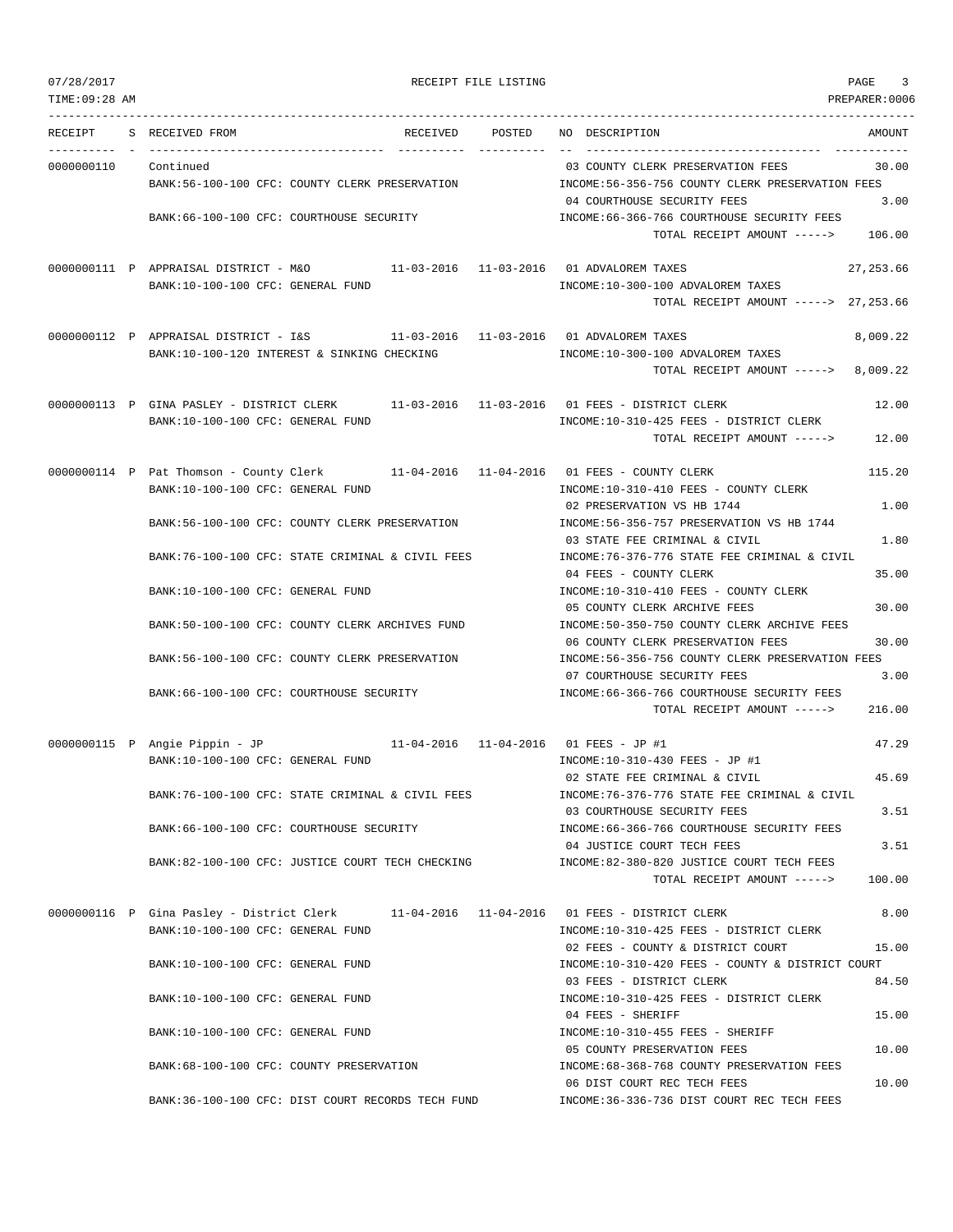# 07/28/2017 RECEIPT FILE LISTING PAGE 4

--------------------------------------------------------------------------------------------------------------------------------- RECEIPT S RECEIVED FROM RECEIVED POSTED NO DESCRIPTION AMOUNT ---------- - ----------------------------------- ---------- ---------- -- ----------------------------------- ----------- 0000000116 Continued 07 LAW LIBRARY FEES 35.00 BANK:60-100-100 CFC: LAW LIBRARY INCOME:60-360-760 LAW LIBRARY FEES 08 DIST CLERK PRESERVATION FEES 5.00 BANK:63-100-100 CFC: DISTRICT CLERK PRESERVATION INCOME:63-363-763 DIST CLERK PRESERVATION FEES 09 COURTHOUSE SECURITY FEES 5.00 BANK:66-100-100 CFC: COURTHOUSE SECURITY INCOME:66-366-766 COURTHOUSE SECURITY FEES 10 STATE FEE CRIMINAL & CIVIL 137.00 BANK:76-100-100 CFC: STATE CRIMINAL & CIVIL FEES INCOME:76-376-776 STATE FEE CRIMINAL & CIVIL 11 COUNTY PRESERVATION FEES 5.00 BANK:68-100-100 CFC: COUNTY PRESERVATION INCOME:68-368-768 COUNTY PRESERVATION FEES TOTAL RECEIPT AMOUNT -----> 329.50 0000000117 P GINA PASLEY - DISTRICT CLERK 11-04-2016 11-04-2016 01 FEES - DISTRICT CLERK 2.00 BANK:10-100-100 CFC: GENERAL FUND INCOME:10-310-425 FEES - DISTRICT CLERK TOTAL RECEIPT AMOUNT -----> 2.00 0000000118 P APPRAISAL DISTRICT - M&O 11-04-2016 11-04-2016 01 ADVALOREM TAXES 38,785.96 BANK:10-100-100 CFC: GENERAL FUND **INCOME:10-300-100 ADVALOREM TAXES** TOTAL RECEIPT AMOUNT -----> 38,785.96 0000000119 P APPRAISAL DISTRICT - I&S  $11-04-2016$  11-04-2016 01 ADVALOREM TAXES  $11,377.43$ BANK:10-100-120 INTEREST & SINKING CHECKING **INCOME:10-300-100 ADVALOREM TAXES** TOTAL RECEIPT AMOUNT -----> 11,377.43 0000000120 P JONNYE GIBSON - TAX COLLECTOR 11-04-2016 11-04-2016 01 FEES - TITLE 15.00 BANK:10-100-100 CFC: GENERAL FUND **INCOME:10-310-447 FEES - TITLE** TOTAL RECEIPT AMOUNT -----> 15.00 0000000121 P JONNYE GIBSON - TAX COLLECTOR 11-04-2016 11-04-2016 01 FEES - TITLE 15.00 BANK:10-100-100 CFC: GENERAL FUND INCOME:10-310-447 FEES - TITLE TOTAL RECEIPT AMOUNT -----> 15.00 0000000122 P JONNYE GIBSON - TAX COLLECTOR 11-04-2016 11-04-2016 01 FEES - TITLE 30.00 BANK:10-100-100 CFC: GENERAL FUND **INCOME:10-310-447 FEES** - TITLE TOTAL RECEIPT AMOUNT -----> 30.00 0000000123 P JONNYE GIBSON - TAX COLLECTOR 11-04-2016 11-04-2016 01 FEES - TAX COLLECTOR 165.30 BANK:10-100-100 CFC: GENERAL FUND INCOME:10-310-445 FEES - TAX COLLECTOR 02 MOTOR VEHICLE REGISTRATION 1,156.01 BANK:11-100-100 CFC: ROAD & BRIDGE PRECINCT 1 INCOME:11-311-110 MOTOR VEHICLE REGISTRATION 03 MOTOR VEHICLE REGISTRATION 1,156.02 BANK:12-100-100 CFC: ROAD & BRIDGE PRECINCT 2 INCOME:12-312-110 MOTOR VEHICLE REGISTRATION 04 MOTOR VEHICLE REGISTRATION 1,156.02 BANK:13-100-100 CFC: ROAD & BRIDGE PRECINCT 3 INCOME:13-313-110 MOTOR VEHICLE REGISTRATION 05 MOTOR VEHICLE REGISTRATION 1,156.02 BANK:14-100-100 CFC: ROAD & BRIDGE PRECINCT 4 INCOME:14-314-110 MOTOR VEHICLE REGISTRATION TOTAL RECEIPT AMOUNT  $--- 2$  4,789,37 0000000124 P EMILIA GARCIA - SENIOR CITIZENS 11-04-2016 11-04-2016 01 FOOD DONATIONS 47.45 BANK:78-100-100 CFC: SENIOR CITIZENS INCOME:78-378-712 FOOD DONATIONS TOTAL RECEIPT AMOUNT -----> 47.45 0000000125 P PAT THOMSON - COUNTY CLERK 11-07-2016 11-07-2016 01 FEES - COUNTY CLERK 225.67 BANK:10-100-100 CFC: GENERAL FUND INCOME:10-310-410 FEES - COUNTY CLERK 02 COUNTY CLERK ARCHIVE FEES 80.00 BANK:50-100-100 CFC: COUNTY CLERK ARCHIVES FUND INCOME:50-350-750 COUNTY CLERK ARCHIVE FEES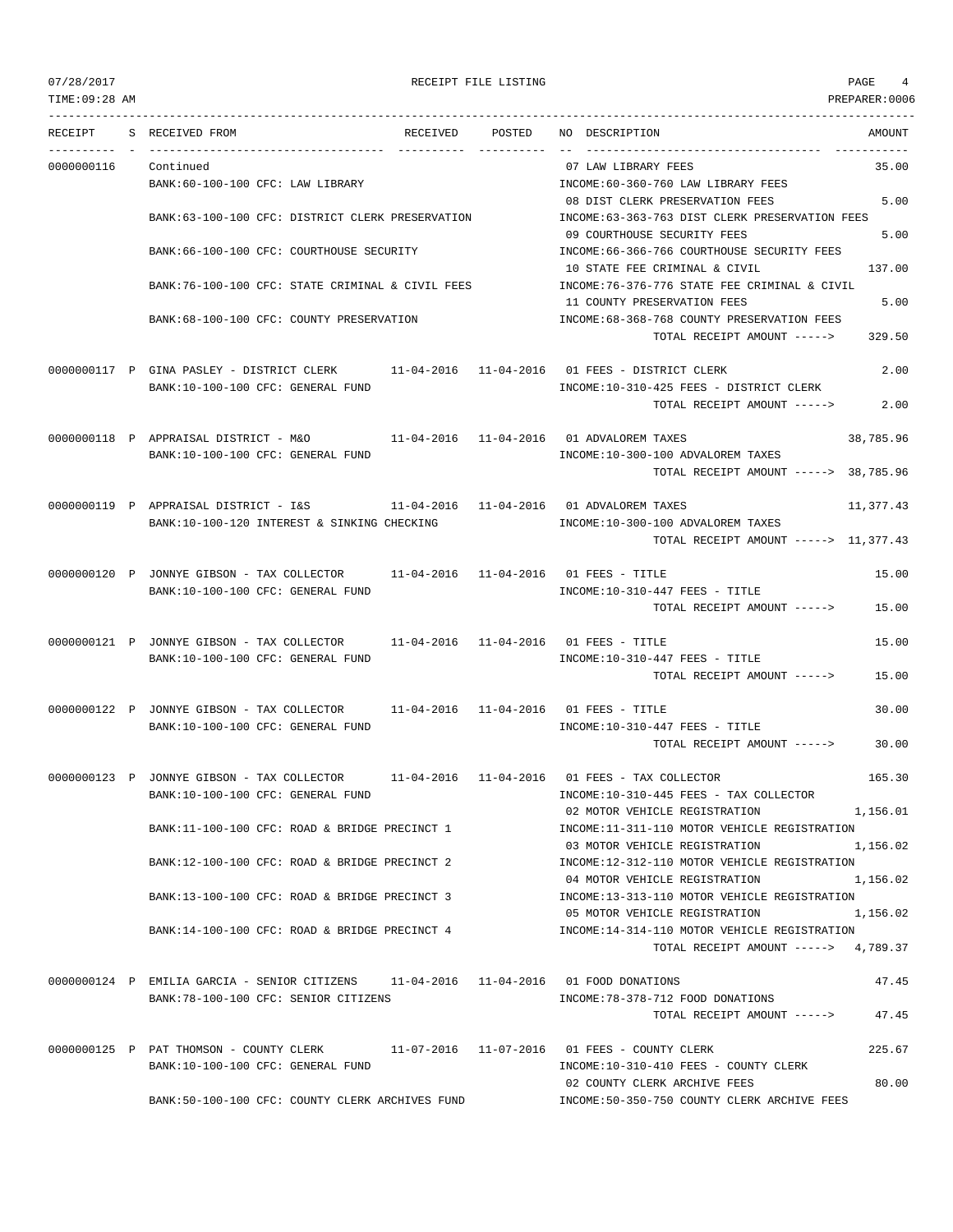## 07/28/2017 RECEIPT FILE LISTING PAGE 5

--------------------------------------------------------------------------------------------------------------------------------- RECEIPT S RECEIVED FROM THE RECEIVED POSTED NO DESCRIPTION THE RECEIVED AMOUNT ---------- - ----------------------------------- ---------- ---------- -- ----------------------------------- ----------- 0000000125 Continued 03 COUNTY CLERK PRESERVATION FEES 80.00 BANK:56-100-100 CFC: COUNTY CLERK PRESERVATION INCOME:56-356-756 COUNTY CLERK PRESERVATION FEES 04 COURTHOUSE SECURITY FEES 8.00 BANK:66-100-100 CFC: COURTHOUSE SECURITY INCOME:66-366-766 COURTHOUSE SECURITY FEES 05 PRESERVATION VS HB 1744 2002 1.00 BANK:56-100-100 CFC: COUNTY CLERK PRESERVATION INCOME:56-356-757 PRESERVATION VS HB 1744 06 STATE FEE CRIMINAL & CIVIL 2006 2012 1.83 BANK:76-100-100 CFC: STATE CRIMINAL & CIVIL FEES INCOME:76-376-776 STATE FEE CRIMINAL & CIVIL TOTAL RECEIPT AMOUNT -----> 396.50 0000000126 P EMILIA GARCIA - SENIOR CITIZENS 11-07-2016 11-07-2016 01 FOOD DONATIONS 52.00 BANK:78-100-100 CFC: SENIOR CITIZENS INCOME:78-378-712 FOOD DONATIONS TOTAL RECEIPT AMOUNT -----> 52.00 0000000127 P EMILIA GARCIA - SENIOR CITIZENS 11-07-2016 11-07-2016 01 FOOD DONATIONS 37.50 BANK:78-100-100 CFC: SENIOR CITIZENS INCOME:78-378-712 FOOD DONATIONS TOTAL RECEIPT AMOUNT -----> 37.50 0000000128 P JONNYE GIBSON - TAX COLLECTOR 11-07-2016 11-07-2016 01 INTEREST EARNED 0.58 BANK:10-100-100 CFC: GENERAL FUND INCOME:10-300-180 INTEREST EARNED TOTAL RECEIPT AMOUNT -----> 0.58 0000000129 P ANGIE PIPPIN - JP 11-07-2016 11-07-2016 01 FEES - JP #1 105.17 BANK:10-100-100 CFC: GENERAL FUND **INCOME:10-310-430 FEES** - JP #1 02 COURTHOUSE SECURITY FEES 0.92 BANK:66-100-100 CFC: COURTHOUSE SECURITY INCOME:66-366-766 COURTHOUSE SECURITY FEES 03 STATE FEE CRIMINAL & CIVIL 79.23 BANK:76-100-100 CFC: STATE CRIMINAL & CIVIL FEES INCOME:76-376-776 STATE FEE CRIMINAL & CIVIL 04 JUSTICE COURT TECH FEES 3.68 BANK:82-100-100 CFC: JUSTICE COURT TECH CHECKING INCOME:82-380-820 JUSTICE COURT TECH FEES TOTAL RECEIPT AMOUNT -----> 189.00 0000000130 P APPRAISAL DISTRICT - M&O 11-07-2016 11-07-2016 01 ADVALOREM TAXES 448,302.21 BANK:10-100-100 CFC: GENERAL FUND **INCOME:10-300-100 ADVALOREM TAXES** TOTAL RECEIPT AMOUNT -----> 448,302.21 0000000131 P APPRAISAL DISTRICT - I&S 11-07-2016 11-07-2016 01 ADVALOREM TAXES 131,743.76 BANK:10-100-120 INTEREST & SINKING CHECKING INCOME:10-300-100 ADVALOREM TAXES TOTAL RECEIPT AMOUNT -----> 131,743.76 0000000135 P PAT THOMSON - COUNTY CLERK 11-10-2016 11-10-2016 01 FEES - COUNTY CLERK 186.50 BANK:10-100-100 CFC: GENERAL FUND INCOME:10-310-410 FEES - COUNTY CLERK 02 COUNTY CLERK ARCHIVE FEES 90.00 BANK:50-100-100 CFC: COUNTY CLERK ARCHIVES FUND INCOME:50-350-750 COUNTY CLERK ARCHIVE FEES 03 COUNTY CLERK PRESERVATION FEES 90.00 BANK:56-100-100 CFC: COUNTY CLERK PRESERVATION INCOME:56-356-756 COUNTY CLERK PRESERVATION FEES 04 COURTHOUSE SECURITY FEES 9.00 BANK:66-100-100 CFC: COURTHOUSE SECURITY **INCOME:66-366-766 COURTHOUSE SECURITY FEES** TOTAL RECEIPT AMOUNT -----> 375.50 0000000136 P PAT THOMSON - COUNTY CLERK 11-10-2016 11-10-2016 01 FEES - COUNTY CLERK 356.34 BANK:10-100-100 CFC: GENERAL FUND INCOME:10-310-410 FEES - COUNTY CLERK 02 COUNTY CLERK ARCHIVE FEES 20.00 BANK:50-100-100 CFC: COUNTY CLERK ARCHIVES FUND INCOME:50-350-750 COUNTY CLERK ARCHIVE FEES 03 COUNTY CLERK PRESERVATION FEES 20.00 BANK:56-100-100 CFC: COUNTY CLERK PRESERVATION INCOME:56-356-756 COUNTY CLERK PRESERVATION FEES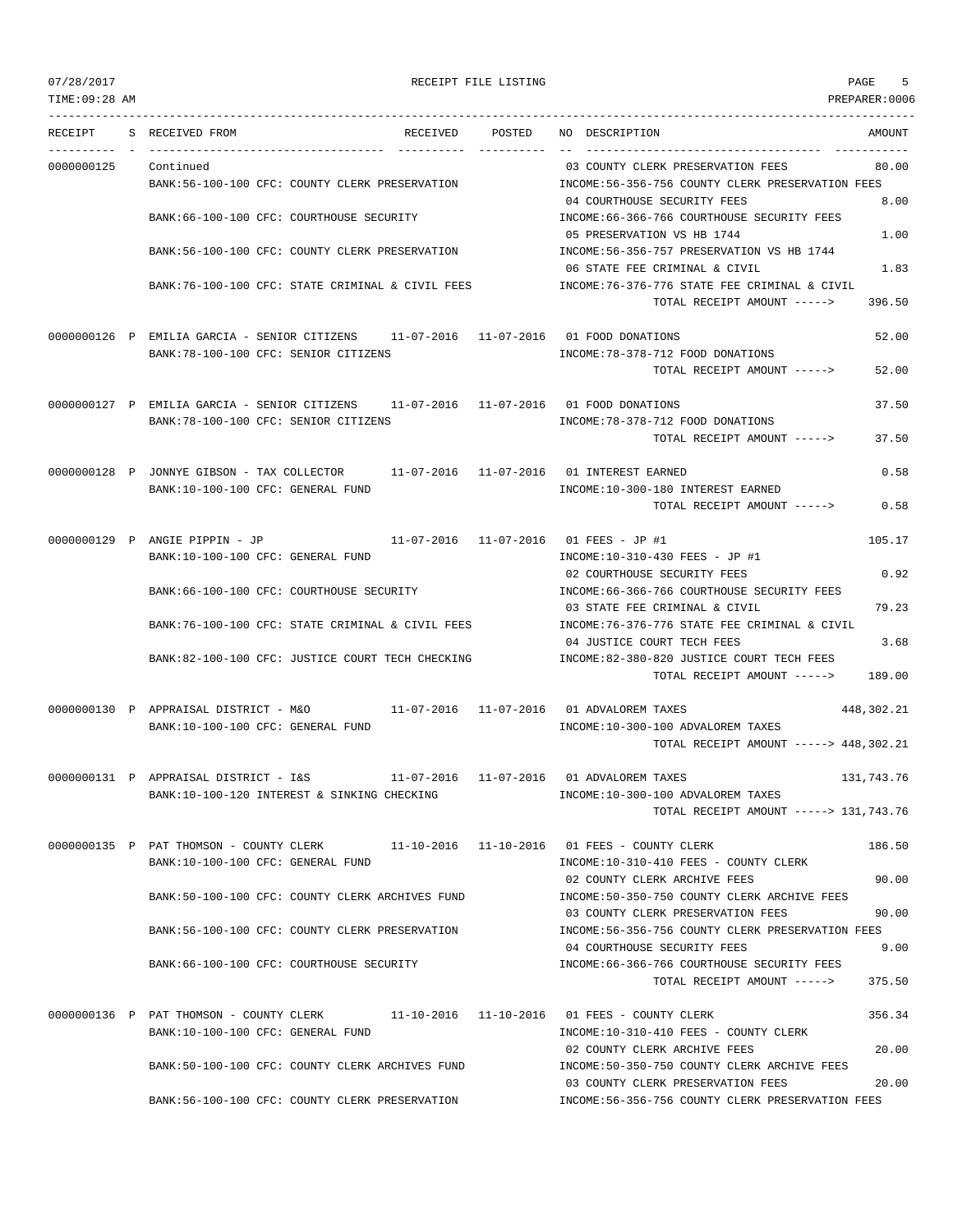### 07/28/2017 RECEIPT FILE LISTING PAGE 6

--------------------------------------------------------------------------------------------------------------------------------- RECEIPT S RECEIVED FROM RECEIVED POSTED NO DESCRIPTION AMOUNT ---------- - ----------------------------------- ---------- ---------- -- ----------------------------------- ----------- 0000000136 Continued 04 COURTHOUSE SECURITY FEES 2.00 BANK:66-100-100 CFC: COURTHOUSE SECURITY INCOME:66-366-766 COURTHOUSE SECURITY FEES 05 PRESERVATION VS HB 1744 2.00 BANK:56-100-100 CFC: COUNTY CLERK PRESERVATION INCOME:56-356-757 PRESERVATION VS HB 1744 06 STATE FEE CRIMINAL & CIVIL 3.66 BANK:76-100-100 CFC: STATE CRIMINAL & CIVIL FEES INCOME:76-376-776 STATE FEE CRIMINAL & CIVIL TOTAL RECEIPT AMOUNT -----> 404.00 0000000137 P GINA PASLEY - DISTRICT CLERK 11-10-2016 11-10-2016 01 FEES - COUNTY & DISTRICT COURT 40.00 BANK:10-100-100 CFC: GENERAL FUND INCOME:10-310-420 FEES - COUNTY & DISTRICT COURT 02 DIST COURT REC TECH FEES 20.00 BANK:36-100-100 CFC: DIST COURT RECORDS TECH FUND INCOME:36-336-736 DIST COURT REC TECH FEES 03 STATE FEE CRIMINAL & CIVIL 10.00 BANK:76-100-100 CFC: STATE CRIMINAL & CIVIL FEES INCOME:76-376-776 STATE FEE CRIMINAL & CIVIL TOTAL RECEIPT AMOUNT -----> 70.00 0000000138 P ANGIE PIPPIN - JP 11-14-2016 11-14-2016 01 FEES - JP #1 152.80 BANK:10-100-100 CFC: GENERAL FUND INCOME:10-310-430 FEES - JP #1 02 COURTHOUSE SECURITY FEES 2.00 BANK:66-100-100 CFC: COURTHOUSE SECURITY INCOME:66-366-766 COURTHOUSE SECURITY FEES 03 STATE FEE CRIMINAL & CIVIL 172.20 BANK:76-100-100 CFC: STATE CRIMINAL & CIVIL FEES INCOME:76-376-776 STATE FEE CRIMINAL & CIVIL 04 JUSTICE COURT TECH FEES 8.00 BANK:82-100-100 CFC: JUSTICE COURT TECH CHECKING INCOME:82-380-820 JUSTICE COURT TECH FEES TOTAL RECEIPT AMOUNT -----> 335.00 0000000139 P APPRAISAL DISTRICT - I&S 11-14-2016 11-14-2016 01 ADVALOREM TAXES 6,299.79 BANK:10-100-120 INTEREST & SINKING CHECKING  $INCOME:10-300-100$  ADVALOREM TAXES TOTAL RECEIPT AMOUNT -----> 6,299.79 0000000140 P APPRAISAL DISTRICT - I&S 11-14-2016 11-14-2016 01 ADVALOREM TAXES 2,665.19 BANK:10-100-120 INTEREST & SINKING CHECKING **INCOME:10-300-100 ADVALOREM TAXES** TOTAL RECEIPT AMOUNT -----> 2,665.19 0000000141 P APPRAISAL DISTRICT - M&O 11-14-2016 11-14-2016 01 ADVALOREM TAXES 9,093.69 BANK:10-100-100 CFC: GENERAL FUND **INCOME:10-300-100 ADVALOREM TAXES** TOTAL RECEIPT AMOUNT -----> 9,093.69 0000000142 P APPRAISAL DISTRICT - M&O 11-14-2016 11-14-2016 01 ADVALOREM TAXES 21,460.52 BANK:10-100-100 CFC: GENERAL FUND INCOME:10-300-100 ADVALOREM TAXES TOTAL RECEIPT AMOUNT -----> 21,460.52 0000000143 P EMILIA GARCIA - SENIOR CITIZENS 11-14-2016 11-14-2016 01 FOOD DONATIONS 32.50 BANK:78-100-100 CFC: SENIOR CITIZENS INCOME:78-378-712 FOOD DONATIONS TOTAL RECEIPT AMOUNT -----> 32.50 0000000144 P EMILIA GARCIA - SENIOR CITIZENS 11-14-2016 11-14-2016 01 FOOD DONATIONS 53.50 BANK:78-100-100 CFC: SENIOR CITIZENS INCOME:78-378-712 FOOD DONATIONS TOTAL RECEIPT AMOUNT -----> 53.50 0000000145 P EMILIA GARCIA - SENIOR CITIZENS 11-14-2016 11-14-2016 01 FOOD DONATIONS 699.00 BANK:78-100-100 CFC: SENIOR CITIZENS INCOME:78-378-712 FOOD DONATIONS TOTAL RECEIPT AMOUNT -----> 699.00 0000000146 P PAT THOMSON - COUNTY CLERK 11-14-2016 11-14-2016 01 FEES - COUNTY CLERK 121.17

BANK:10-100-100 CFC: GENERAL FUND INCOME:10-310-410 FEES - COUNTY CLERK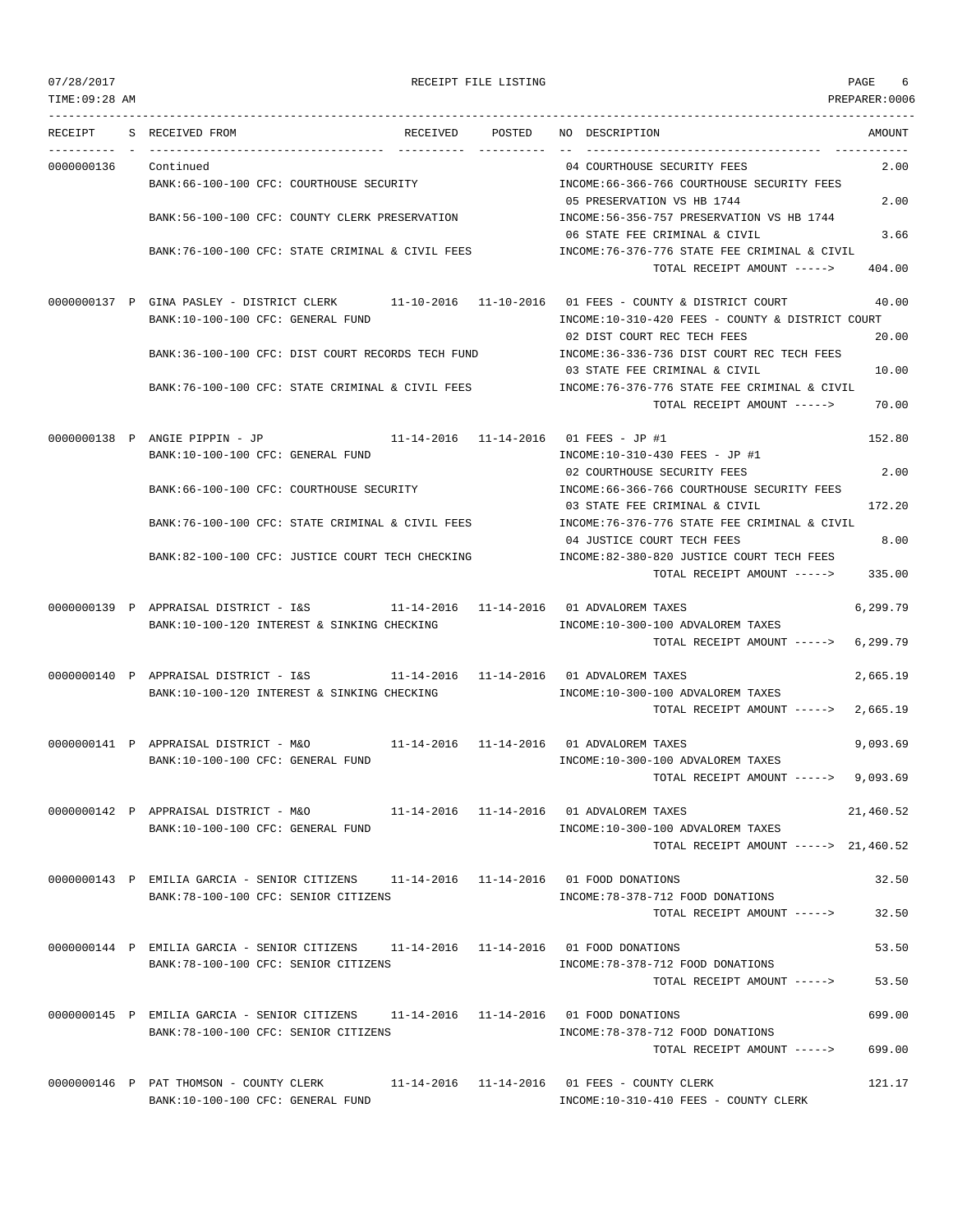TIME:09:28 AM PREPARER:0006 --------------------------------------------------------------------------------------------------------------------------------- RECEIPT S RECEIVED FROM THE RECEIVED POSTED NO DESCRIPTION THE RECEIVED AMOUNT ---------- - ----------------------------------- ---------- ---------- -- ----------------------------------- ----------- 0000000146 Continued 02 COUNTY CLERK ARCHIVE FEES 40.00 BANK:50-100-100 CFC: COUNTY CLERK ARCHIVES FUND INCOME:50-350-750 COUNTY CLERK ARCHIVE FEES 03 COUNTY CLERK PRESERVATION FEES 30.00 BANK:56-100-100 CFC: COUNTY CLERK PRESERVATION INCOME:56-356-756 COUNTY CLERK PRESERVATION FEES 04 COURTHOUSE SECURITY FEES 8.00 BANK:66-100-100 CFC: COURTHOUSE SECURITY INCOME:66-366-766 COURTHOUSE SECURITY FEES 05 PRESERVATION VS HB 1744 2000 1.00 BANK:56-100-100 CFC: COUNTY CLERK PRESERVATION INCOME:56-356-757 PRESERVATION VS HB 1744 06 STATE FEE CRIMINAL & CIVIL 128.83 BANK:76-100-100 CFC: STATE CRIMINAL & CIVIL FEES INCOME:76-376-776 STATE FEE CRIMINAL & CIVIL 07 FEES - COUNTY JUDGE 6.00 BANK:10-100-100 CFC: GENERAL FUND SALL AND STRUCTURE:10-310-400 FEES - COUNTY JUDGE 08 FEES - SHERIFF 100.00 BANK:10-100-100 CFC: GENERAL FUND INCOME:10-310-455 FEES - SHERIFF 09 RECORDS PRESERVATION FEES 10.00 BANK:30-100-100 CFC: COURT RECORDS PRES FUND INCOME:30-330-730 RECORDS PRESERVATION FEES 10 JUDICIAL TRAINING FEES 5.00 BANK:53-100-100 JUDICIAL TRAINING FUND INCOME:53-353-753 JUDICIAL TRAINING FEES 11 LAW LIBRARY FEES 35.00 BANK:60-100-100 CFC: LAW LIBRARY INCOME:60-360-760 LAW LIBRARY FEES 12 COUNTY PRESERVATION FEES 5.00 BANK:68-100-100 CFC: COUNTY PRESERVATION INCOME:68-368-768 COUNTY PRESERVATION FEES 13 GUARDIANSHIP 20.00 BANK:76-100-100 CFC: STATE CRIMINAL & CIVIL FEES INCOME:76-376-702 GUARDIANSHIP TOTAL RECEIPT AMOUNT -----> 510.00 0000000147 P APPRAISAL DISTRICT - M&O 11-14-2016 11-14-2016 01 ADVALOREM TAXES 10,429.56 BANK:10-100-100 CFC: GENERAL FUND **INCOME:10-300-100 ADVALOREM TAXES** TOTAL RECEIPT AMOUNT -----> 10,429.56 0000000148 P APPRAISAL DISTRICT - I&S 11-14-2016 11-14-2016 01 ADVALOREM TAXES 3,052.78 BANK:10-100-120 INTEREST & SINKING CHECKING INCOME:10-300-100 ADVALOREM TAXES TOTAL RECEIPT AMOUNT -----> 3,052.78 0000000149 P JONNYE GIBSON - TAX COLLECTOR 11-14-2016 11-14-2016 01 FEES - TAX COLLECTOR 125.40 BANK:10-100-100 CFC: GENERAL FUND INCOME:10-310-445 FEES - TAX COLLECTOR 02 MOTOR VEHICLE REGISTRATION 832.57 BANK:11-100-100 CFC: ROAD & BRIDGE PRECINCT 1 INCOME:11-311-110 MOTOR VEHICLE REGISTRATION 03 MOTOR VEHICLE REGISTRATION 832.57 BANK:12-100-100 CFC: ROAD & BRIDGE PRECINCT 2 INCOME:12-312-110 MOTOR VEHICLE REGISTRATION 04 MOTOR VEHICLE REGISTRATION 832.57 BANK:13-100-100 CFC: ROAD & BRIDGE PRECINCT 3 INCOME:13-313-110 MOTOR VEHICLE REGISTRATION 05 MOTOR VEHICLE REGISTRATION 832.57 BANK:14-100-100 CFC: ROAD & BRIDGE PRECINCT 4 INCOME:14-314-110 MOTOR VEHICLE REGISTRATION TOTAL RECEIPT AMOUNT -----> 3.455.68 0000000150 P JONNYE GIBSON - TAX COLLECTOR 11-14-2016 11-14-2016 01 FEES - TITLE 10.00 BANK:10-100-100 CFC: GENERAL FUND **INCOME:10-310-447 FEES - TITLE** TOTAL RECEIPT AMOUNT -----> 10.00 0000000151 P JONNYE GIBSON - TAX COLLECTOR 11-14-2016 11-14-2016 01 FEES - TITLE 5.00 BANK:10-100-100 CFC: GENERAL FUND INCOME:10-310-447 FEES - TITLE TOTAL RECEIPT AMOUNT -----> 5.00 0000000152 P GINA PASLEY - DISTRICT CLERK 11-14-2016 11-14-2016 01 FEES - COUNTY & DISTRICT COURT 15.00 BANK:10-100-100 CFC: GENERAL FUND INCOME:10-310-420 FEES - COUNTY & DISTRICT COURT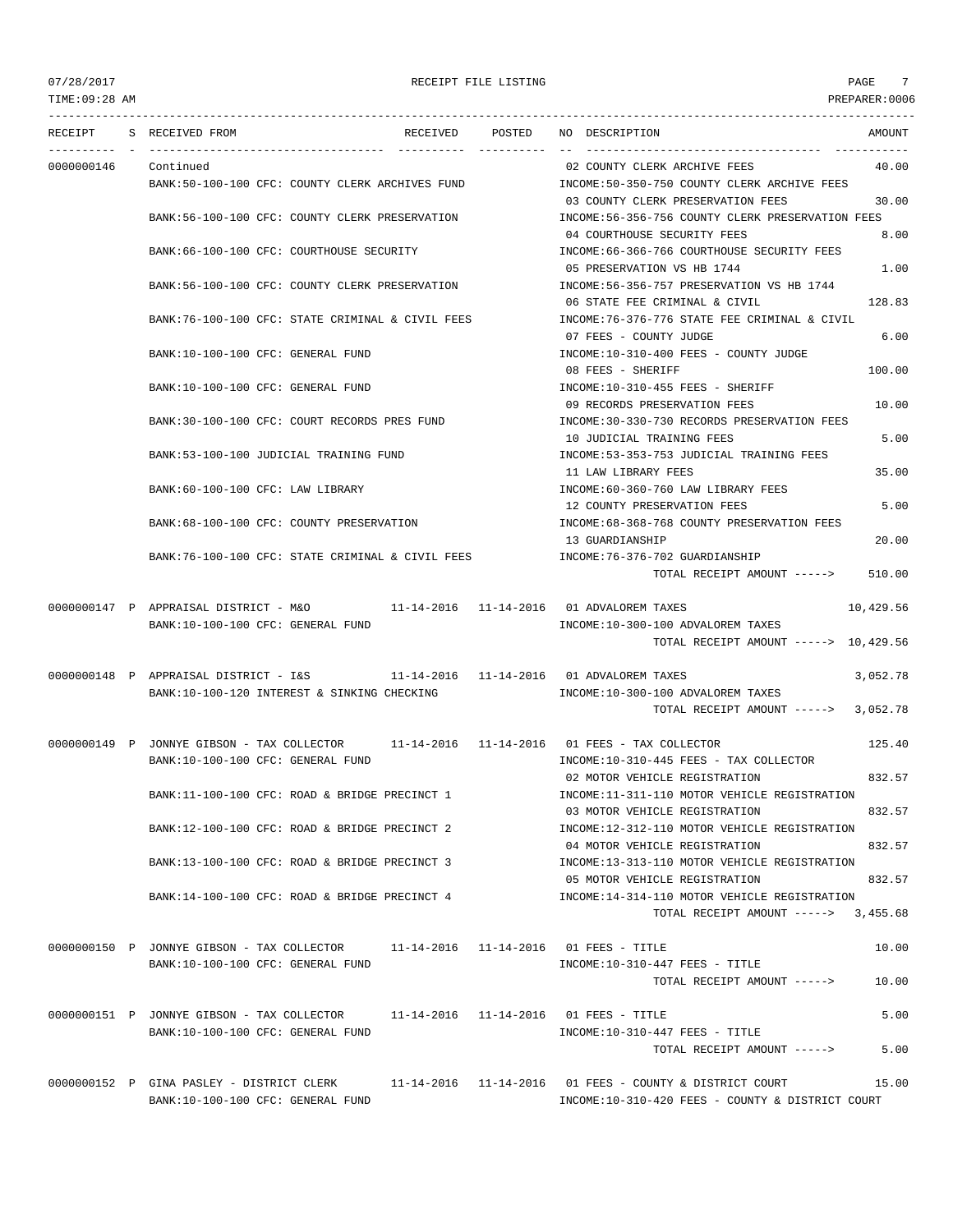TIME:09:28 AM PREPARER:0006 --------------------------------------------------------------------------------------------------------------------------------- RECEIPT S RECEIVED FROM THE RECEIVED POSTED NO DESCRIPTION THE RECEIVED AMOUNT ---------- - ----------------------------------- ---------- ---------- -- ----------------------------------- ----------- 0000000152 Continued 02 FEES - DISTRICT CLERK 96.00 BANK:10-100-100 CFC: GENERAL FUND **INCOME:10-310-425 FEES - DISTRICT CLERK** 03 FEES - SHERIFF 15.00 BANK:10-100-100 CFC: GENERAL FUND INCOME:10-310-455 FEES - SHERIFF 04 RECORDS PRESERVATION FEES 10.00 BANK:30-100-100 CFC: COURT RECORDS PRES FUND INCOME:30-330-730 RECORDS PRESERVATION FEES 05 DIST COURT REC TECH FEES 10.00 BANK:36-100-100 CFC: DIST COURT RECORDS TECH FUND INCOME:36-336-736 DIST COURT REC TECH FEES 06 LAW LIBRARY FEES 35.00 BANK:60-100-100 CFC: LAW LIBRARY INCOME:60-360-760 LAW LIBRARY FEES 07 DIST CLERK PRESERVATION FEES 5.00 BANK:63-100-100 CFC: DISTRICT CLERK PRESERVATION INCOME:63-363-763 DIST CLERK PRESERVATION FEES 08 COURTHOUSE SECURITY FEES 5.00 BANK:66-100-100 CFC: COURTHOUSE SECURITY INCOME:66-366-766 COURTHOUSE SECURITY FEES 09 COUNTY PRESERVATION FEES 600 BANK:68-100-100 CFC: COUNTY PRESERVATION INCOME:68-368-768 COUNTY PRESERVATION FEES 10 STATE FEE CRIMINAL & CIVIL 137.00 BANK:76-100-100 CFC: STATE CRIMINAL & CIVIL FEES INCOME:76-376-776 STATE FEE CRIMINAL & CIVIL TOTAL RECEIPT AMOUNT -----> 333.00 0000000153 P TEXAS ASSOCIATION OF COUNTIES 11-15-2016 11-15-2016 01 REPAIRS & MAINTENANCE 9,579.73 BANK:13-100-100 CFC: ROAD & BRIDGE PRECINCT 3 INCOME:13-613-320 REPAIRS & MAINTENANCE TOTAL RECEIPT AMOUNT -----> 9,579.73 0000000154 P NATIONAL FAMILY CARE 11-15-2016 11-15-2016 01 NFC CAFATERIA PLAN PAYABLE 30.30 BANK:10-100-100 CFC: GENERAL FUND INCOME:10-200-215 NFC CAFATERIA PLAN PAYABLE TOTAL RECEIPT AMOUNT -----> 30.30 0000000155 P PAT THOMSON - COUNTY CLERK 11-15-2016 11-15-2016 01 FEES - COUNTY CLERK 105.00 BANK:10-100-100 CFC: GENERAL FUND INCOME:10-310-410 FEES - COUNTY CLERK 02 COUNTY CLERK ARCHIVE FEES 40.00 BANK:50-100-100 CFC: COUNTY CLERK ARCHIVES FUND INCOME:50-350-750 COUNTY CLERK ARCHIVE FEES 03 COUNTY CLERK PRESERVATION FEES 40.00 BANK:56-100-100 CFC: COUNTY CLERK PRESERVATION INCOME:56-356-756 COUNTY CLERK PRESERVATION FEES 04 COURTHOUSE SECURITY FEES 4.00 BANK:66-100-100 CFC: COURTHOUSE SECURITY INCOME:66-366-766 COURTHOUSE SECURITY FEES TOTAL RECEIPT AMOUNT -----> 189.00 0000000156 P APPRAISAL DISTRICT - M&O 11-15-2016 11-15-2016 01 ADVALOREM TAXES 10,272.15 BANK:10-100-100 CFC: GENERAL FUND INCOME:10-300-100 ADVALOREM TAXES TOTAL RECEIPT AMOUNT -----> 10,272.15 0000000157 P APPRAISAL DISTRICT - I&S 11-15-2016 11-15-2016 01 ADVALOREM TAXES 3,013.95 BANK:10-100-120 INTEREST & SINKING CHECKING INCOME:10-300-100 ADVALOREM TAXES TOTAL RECEIPT AMOUNT -----> 3,013.95 0000000158 P ANGIE PIPPIN - JP 11-15-2016 11-15-2016 01 FEES - JP #1 383.31 BANK:10-100-100 CFC: GENERAL FUND INCOME:10-310-430 FEES - JP #1 02 COURTHOUSE SECURITY FEES 3.74 BANK:66-100-100 CFC: COURTHOUSE SECURITY INCOME:66-366-766 COURTHOUSE SECURITY FEES 03 STATE FEE CRIMINAL & CIVIL 255.97 BANK:76-100-100 CFC: STATE CRIMINAL & CIVIL FEES INCOME:76-376-776 STATE FEE CRIMINAL & CIVIL 04 JUSTICE COURT TECH FEES 13.48 BANK:82-100-100 CFC: JUSTICE COURT TECH CHECKING INCOME:82-380-820 JUSTICE COURT TECH FEES TOTAL RECEIPT AMOUNT -----> 656.50 0000000159 P TEXAS ASSOCAITION OF COUNTIES 11-15-2016 11-15-2016 01 SALARY - DEPUTY 2,695.10 BANK:10-100-100 CFC: GENERAL FUND INCOME:10-580-110 SALARY - DEPUTY

TOTAL RECEIPT AMOUNT -----> 2,695.10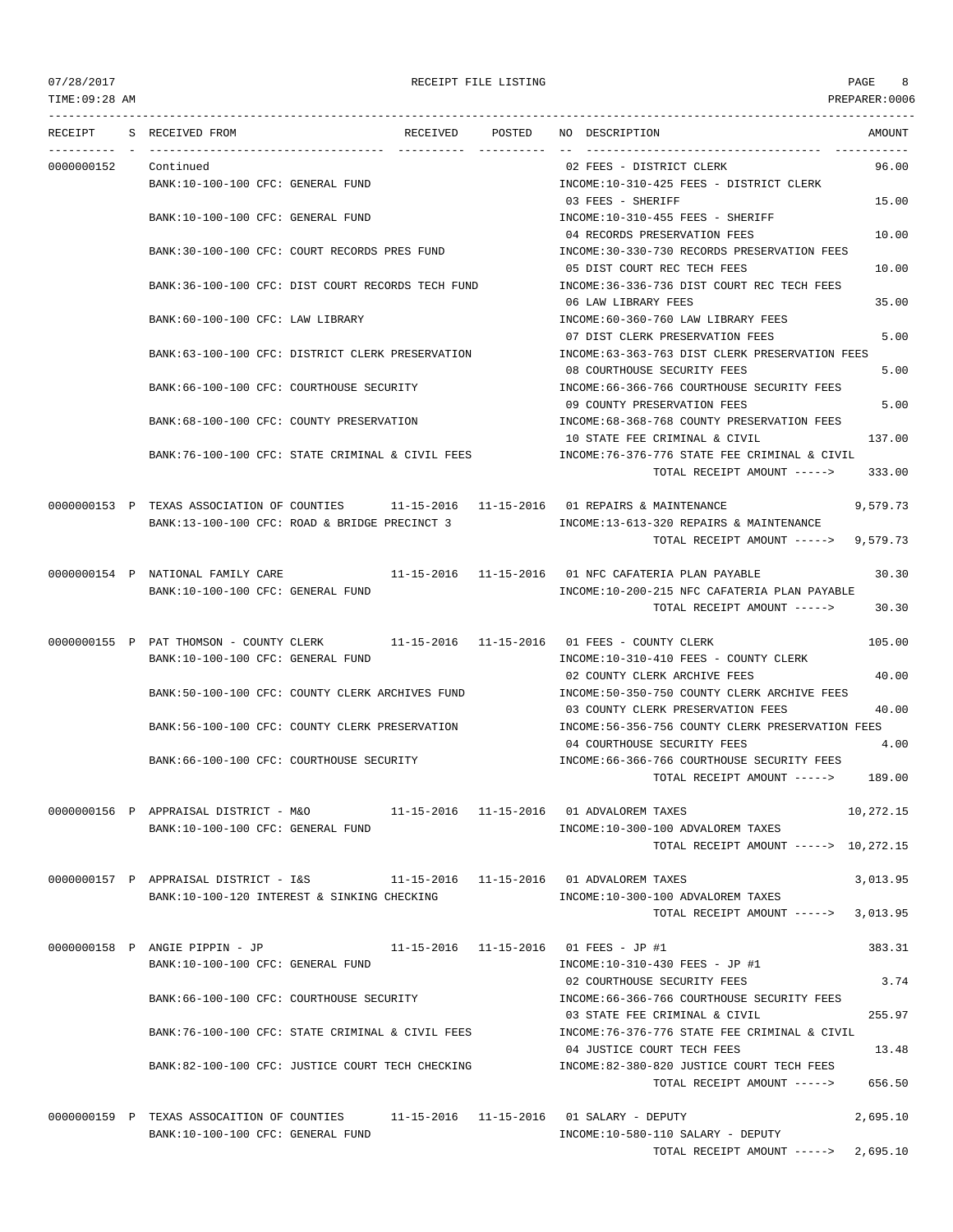| TIME: 09:28 AM |                                                                                                                               |          |                       |                                                                                                                   | PREPARER:0006  |
|----------------|-------------------------------------------------------------------------------------------------------------------------------|----------|-----------------------|-------------------------------------------------------------------------------------------------------------------|----------------|
| RECEIPT        | S RECEIVED FROM                                                                                                               | RECEIVED | POSTED                | NO DESCRIPTION                                                                                                    | AMOUNT         |
|                | 0000000160 P EMILIA GARCIA - SENIOR CITIZENS 11-15-2016 11-15-2016 01 FOOD DONATIONS<br>BANK: 78-100-100 CFC: SENIOR CITIZENS |          |                       | INCOME: 78-378-712 FOOD DONATIONS<br>TOTAL RECEIPT AMOUNT ----->                                                  | 61.00<br>61.00 |
|                | 0000000161 P PAT THOMSON - COUNTY CLERK 11-16-2016 11-16-2016 01 FEES - COUNTY CLERK                                          |          |                       |                                                                                                                   | 49.17          |
|                | BANK: 10-100-100 CFC: GENERAL FUND<br>BANK:56-100-100 CFC: COUNTY CLERK PRESERVATION                                          |          |                       | INCOME:10-310-410 FEES - COUNTY CLERK<br>02 PRESERVATION VS HB 1744<br>INCOME: 56-356-757 PRESERVATION VS HB 1744 | 1.00           |
|                |                                                                                                                               |          |                       | 03 STATE FEE CRIMINAL & CIVIL                                                                                     | 1.83           |
|                | BANK:76-100-100 CFC: STATE CRIMINAL & CIVIL FEES                                                                              |          |                       | INCOME:76-376-776 STATE FEE CRIMINAL & CIVIL<br>TOTAL RECEIPT AMOUNT ----->                                       | 52.00          |
|                | 0000000162 P ANGIE PIPPIN - JP<br>BANK:10-100-100 CFC: GENERAL FUND                                                           |          |                       | 11-16-2016  11-16-2016  01 FEES - JP #1<br>INCOME:10-310-430 FEES - JP #1                                         | 144.50         |
|                | BANK:66-100-100 CFC: COURTHOUSE SECURITY                                                                                      |          |                       | 02 COURTHOUSE SECURITY FEES<br>INCOME: 66-366-766 COURTHOUSE SECURITY FEES                                        | 4.00           |
|                |                                                                                                                               |          |                       | 03 STATE FEE CRIMINAL & CIVIL                                                                                     | 115.00         |
|                | BANK:76-100-100 CFC: STATE CRIMINAL & CIVIL FEES                                                                              |          |                       | INCOME: 76-376-776 STATE FEE CRIMINAL & CIVIL<br>04 JUSTICE COURT TECH FEES                                       | 4.00           |
|                | BANK:82-100-100 CFC: JUSTICE COURT TECH CHECKING                                                                              |          |                       | INCOME: 82-380-820 JUSTICE COURT TECH FEES<br>TOTAL RECEIPT AMOUNT ----->                                         | 267.50         |
|                | 0000000163 P PAT THOMSON - COUNTY CLERK                                                                                       |          |                       |                                                                                                                   | 112.20         |
|                | BANK:10-100-100 CFC: GENERAL FUND                                                                                             |          |                       | INCOME:10-310-410 FEES - COUNTY CLERK<br>02 COUNTY CLERK ARCHIVE FEES                                             | 40.00          |
|                | BANK:50-100-100 CFC: COUNTY CLERK ARCHIVES FUND                                                                               |          |                       | INCOME:50-350-750 COUNTY CLERK ARCHIVE FEES<br>03 COUNTY CLERK PRESERVATION FEES                                  | 40.00          |
|                | BANK:56-100-100 CFC: COUNTY CLERK PRESERVATION                                                                                |          |                       | INCOME:56-356-756 COUNTY CLERK PRESERVATION FEES<br>04 COURTHOUSE SECURITY FEES                                   | 4.00           |
|                | BANK: 66-100-100 CFC: COURTHOUSE SECURITY                                                                                     |          |                       | INCOME: 66-366-766 COURTHOUSE SECURITY FEES<br>05 PRESERVATION VS HB 1744                                         | 1.00           |
|                | BANK:56-100-100 CFC: COUNTY CLERK PRESERVATION                                                                                |          |                       | INCOME: 56-356-757 PRESERVATION VS HB 1744<br>06 STATE FEE CRIMINAL & CIVIL                                       | 1.80           |
|                | BANK:76-100-100 CFC: STATE CRIMINAL & CIVIL FEES                                                                              |          |                       | INCOME: 76-376-776 STATE FEE CRIMINAL & CIVIL                                                                     |                |
|                |                                                                                                                               |          |                       | TOTAL RECEIPT AMOUNT ----->                                                                                       | 199.00         |
|                | 0000000164 P APPRAISAL DISTRICT - I&S<br>BANK:10-100-120 INTEREST & SINKING CHECKING                                          |          | 11-17-2016 11-17-2016 | 01 ADVALOREM TAXES<br>INCOME:10-300-100 ADVALOREM TAXES                                                           | 1,364.41       |
|                |                                                                                                                               |          |                       | TOTAL RECEIPT AMOUNT ----->                                                                                       | 1,364.41       |
|                | 0000000165 P APPRAISAL DISTRICT - M&O<br>BANK:10-100-100 CFC: GENERAL FUND                                                    |          |                       | 11-17-2016  11-17-2016  01 ADVALOREM TAXES<br>INCOME:10-300-100 ADVALOREM TAXES                                   | 4,649.81       |
|                |                                                                                                                               |          |                       | TOTAL RECEIPT AMOUNT ----->                                                                                       | 4,649.81       |
|                | 0000000166 P EMILIA GARCIA - SENIOR CITIZENS 11-18-2016 11-18-2016 01 FOOD DONATIONS                                          |          |                       |                                                                                                                   | 47.00          |
|                | BANK: 78-100-100 CFC: SENIOR CITIZENS                                                                                         |          |                       | INCOME: 78-378-712 FOOD DONATIONS<br>TOTAL RECEIPT AMOUNT ----->                                                  | 47.00          |
|                | 0000000167 P EMILIA GARCIA - SENIOR CITIZENS 11-18-2016 11-18-2016 01 FOOD DONATIONS                                          |          |                       |                                                                                                                   | 195.00         |
|                | BANK:78-100-100 CFC: SENIOR CITIZENS                                                                                          |          |                       | INCOME: 78-378-712 FOOD DONATIONS<br>TOTAL RECEIPT AMOUNT ----->                                                  | 195.00         |
|                | 0000000168 P ANGIE PIPPIN - JP                                                                                                |          |                       | 11-18-2016  11-18-2016  01 FEES - JP #1                                                                           | 108.90         |
|                | BANK:10-100-100 CFC: GENERAL FUND                                                                                             |          |                       | INCOME:10-310-430 FEES - JP #1<br>02 COURTHOUSE SECURITY FEES                                                     | 1.00           |
|                | BANK:66-100-100 CFC: COURTHOUSE SECURITY                                                                                      |          |                       | INCOME: 66-366-766 COURTHOUSE SECURITY FEES                                                                       |                |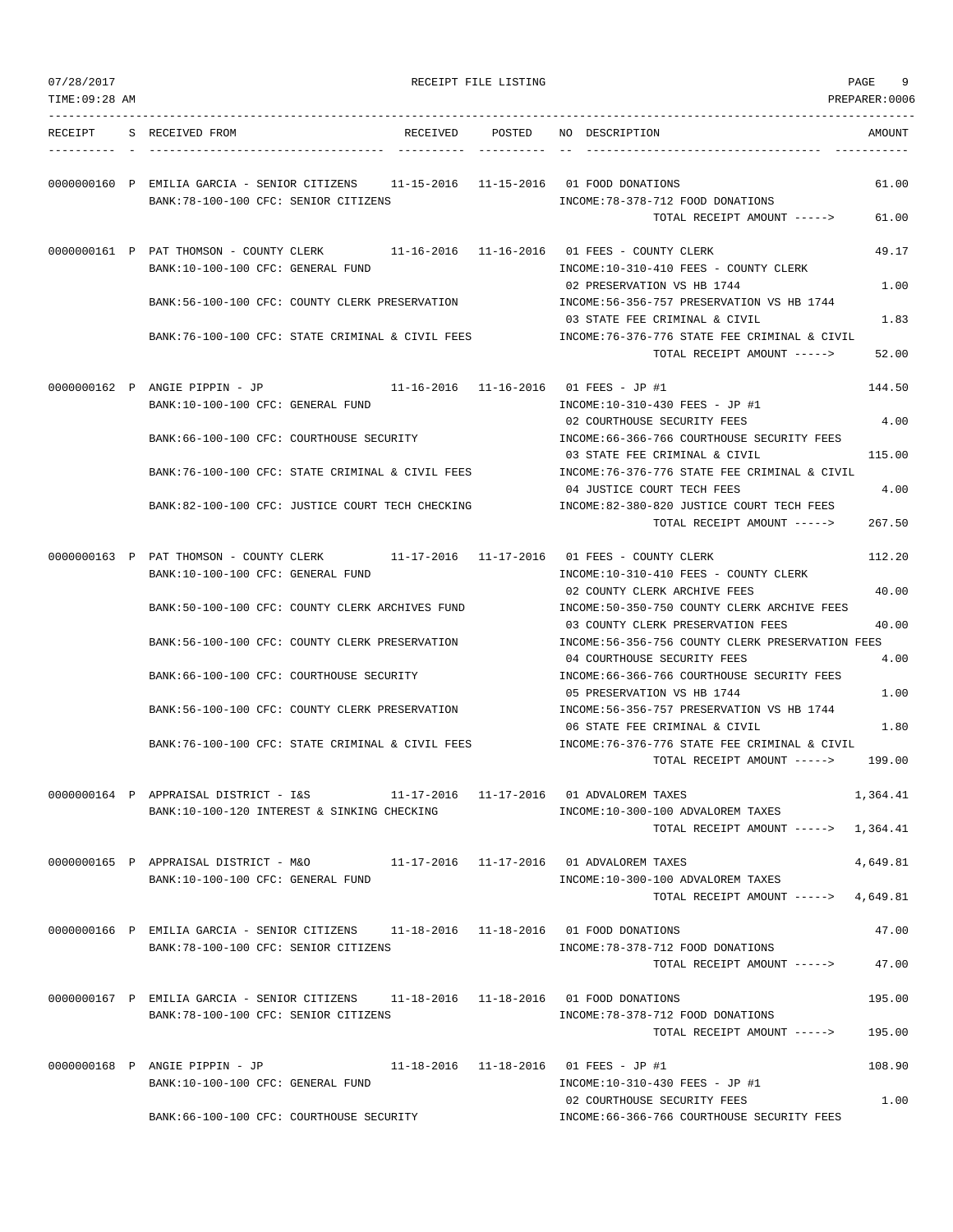TIME:09:28 AM PREPARER:0006 --------------------------------------------------------------------------------------------------------------------------------- RECEIPT S RECEIVED FROM THE RECEIVED POSTED NO DESCRIPTION THE RECEIVED AMOUNT ---------- - ----------------------------------- ---------- ---------- -- ----------------------------------- ----------- 0000000168 Continued 03 STATE FEE CRIMINAL & CIVIL 81.50 BANK:76-100-100 CFC: STATE CRIMINAL & CIVIL FEES INCOME:76-376-776 STATE FEE CRIMINAL & CIVIL 04 JUSTICE COURT TECH FEES 4.60 BANK:82-100-100 CFC: JUSTICE COURT TECH CHECKING INCOME:82-380-820 JUSTICE COURT TECH FEES 05 JUROR REIMBURSEMENT 4.00 BANK:10-100-100 CFC: GENERAL FUND INCOME:10-300-216 JUROR REIMBURSEMENT TOTAL RECEIPT AMOUNT -----> 200.00 0000000169 P PAT THOMSON - COUNTY CLERK 11-18-2016 11-18-2016 01 FEES - COUNTY CLERK 157.00 BANK:10-100-100 CFC: GENERAL FUND INCOME:10-310-410 FEES - COUNTY CLERK 02 COUNTY CLERK ARCHIVE FEES 40.00 BANK:50-100-100 CFC: COUNTY CLERK ARCHIVES FUND INCOME:50-350-750 COUNTY CLERK ARCHIVE FEES 03 COUNTY CLERK PRESERVATION FEES 40.00 BANK:56-100-100 CFC: COUNTY CLERK PRESERVATION INCOME:56-356-756 COUNTY CLERK PRESERVATION FEES 04 COURTHOUSE SECURITY FEES 4.00 BANK:66-100-100 CFC: COURTHOUSE SECURITY INCOME:66-366-766 COURTHOUSE SECURITY FEES TOTAL RECEIPT AMOUNT -----> 241.00 0000000170 P JONNYE GIBSON - TAX COLLECTOR 11-18-2016 11-18-2016 01 FEES - TITLE 25.00 BANK:10-100-100 CFC: GENERAL FUND  $INCOME:10-310-447$  FEES - TITLE TOTAL RECEIPT AMOUNT -----> 25.00 0000000171 P JONNYE GIBSON - TAX COLLECTOR 11-18-2016 11-18-2016 01 FEES - TITLE 25.00 BANK:10-100-100 CFC: GENERAL FUND **INCOME:10-310-447 FEES** - TITLE TOTAL RECEIPT AMOUNT -----> 25.00 0000000172 P JONNYE GIBSON - TAX COLLECTOR 11-18-2016 11-18-2016 01 FEES - TAX COLLECTOR 133.00 BANK:10-100-100 CFC: GENERAL FUND INCOME:10-310-445 FEES - TAX COLLECTOR 02 MOTOR VEHICLE REGISTRATION 809.00 BANK:11-100-100 CFC: ROAD & BRIDGE PRECINCT 1 INCOME:11-311-110 MOTOR VEHICLE REGISTRATION 03 MOTOR VEHICLE REGISTRATION 809.01 BANK:12-100-100 CFC: ROAD & BRIDGE PRECINCT 2 INCOME:12-312-110 MOTOR VEHICLE REGISTRATION 04 MOTOR VEHICLE REGISTRATION 809.00 BANK:13-100-100 CFC: ROAD & BRIDGE PRECINCT 3 INCOME:13-313-110 MOTOR VEHICLE REGISTRATION 05 MOTOR VEHICLE REGISTRATION 809.00 BANK:14-100-100 CFC: ROAD & BRIDGE PRECINCT 4 INCOME:14-314-110 MOTOR VEHICLE REGISTRATION TOTAL RECEIPT AMOUNT -----> 3,369.01 0000000173 P ANGIE PIPPIN - JP 11-18-2016 11-18-2016 01 FEES - JP #1 407.90 BANK:10-100-100 CFC: GENERAL FUND INCOME:10-310-430 FEES - JP #1 02 COURTHOUSE SECURITY FEES 2.00 BANK:66-100-100 CFC: COURTHOUSE SECURITY INCOME:66-366-766 COURTHOUSE SECURITY FEES 03 STATE FEE CRIMINAL & CIVIL 203.60 BANK:76-100-100 CFC: STATE CRIMINAL & CIVIL FEES INCOME:76-376-776 STATE FEE CRIMINAL & CIVIL 04 JUSTICE COURT TECH FEES 9.50 BANK:82-100-100 CFC: JUSTICE COURT TECH CHECKING INCOME:82-380-820 JUSTICE COURT TECH FEES 05 JUROR REIMBURSEMENT 8.00 BANK:10-100-100 CFC: GENERAL FUND INCOME:10-300-216 JUROR REIMBURSEMENT TOTAL RECEIPT AMOUNT -----> 631.00 0000000174 P GINA PASLEY - DISTRICT CLERK 11-18-2016 11-18-2016 01 FEES - COUNTY & DISTRICT COURT 15.00 BANK:10-100-100 CFC: GENERAL FUND INCOME:10-310-420 FEES - COUNTY & DISTRICT COURT 02 FEES - DISTRICT CLERK 866.00 BANK:10-100-100 CFC: GENERAL FUND INCOME:10-310-425 FEES - DISTRICT CLERK 03 FEES - SHERIFF 15.00 BANK:10-100-100 CFC: GENERAL FUND INCOME:10-310-455 FEES - SHERIFF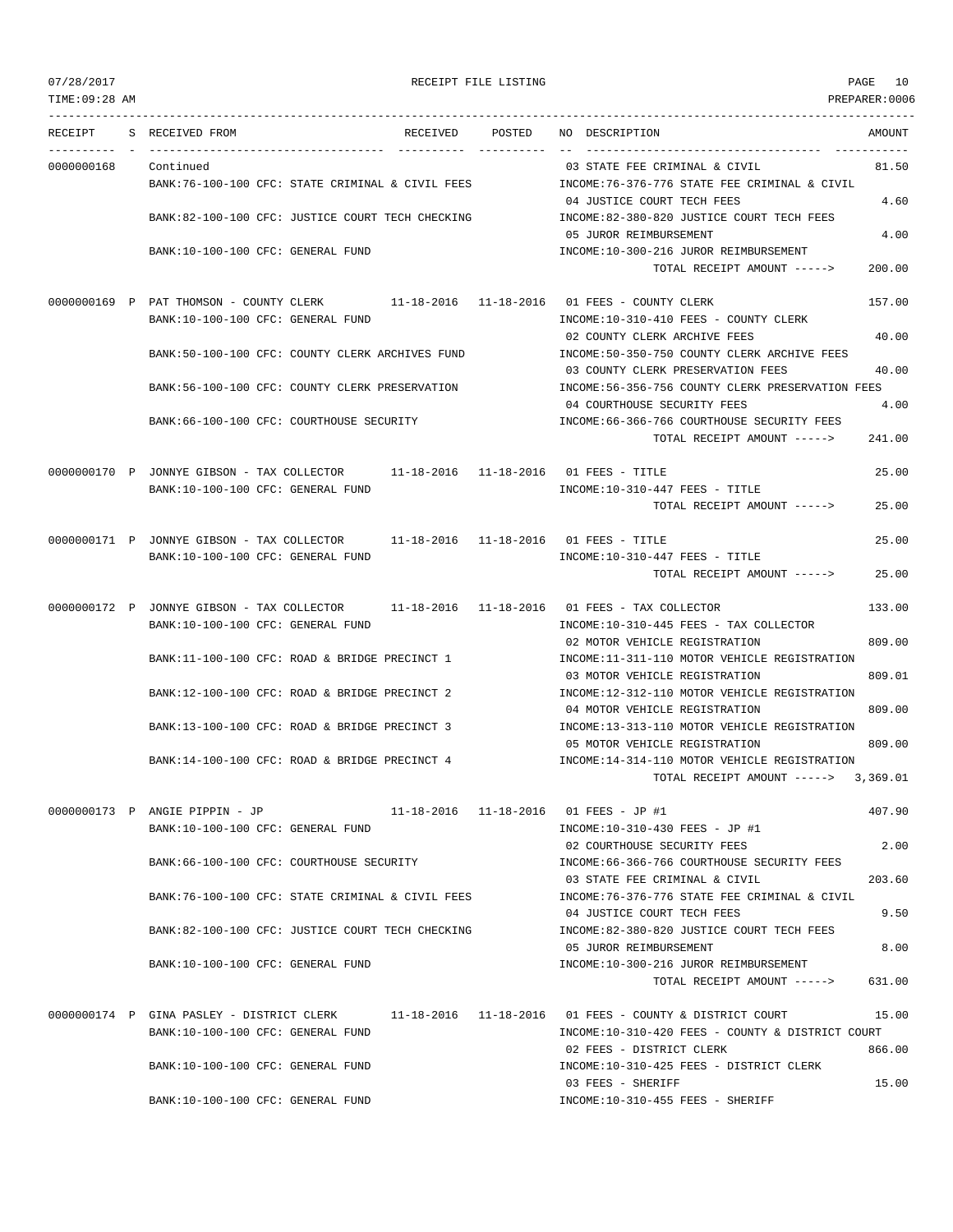TIME:09:28 AM PREPARER:0006 --------------------------------------------------------------------------------------------------------------------------------- RECEIPT S RECEIVED FROM THE RECEIVED POSTED NO DESCRIPTION THE RECEIVED AMOUNT ---------- - ----------------------------------- ---------- ---------- -- ----------------------------------- ----------- 0000000174 Continued 04 RECORDS PRESERVATION FEES 10.00 BANK:30-100-100 CFC: COURT RECORDS PRES FUND INCOME:30-330-730 RECORDS PRESERVATION FEES 05 DIST COURT REC TECH FEES 10.00 BANK:36-100-100 CFC: DIST COURT RECORDS TECH FUND INCOME:36-336-736 DIST COURT REC TECH FEES 06 LAW LIBRARY FEES 35.00 BANK:60-100-100 CFC: LAW LIBRARY INCOME:60-360-760 LAW LIBRARY FEES 07 DIST CLERK PRESERVATION FEES 5.00 BANK:63-100-100 CFC: DISTRICT CLERK PRESERVATION INCOME:63-363-763 DIST CLERK PRESERVATION FEES 08 COURTHOUSE SECURITY FEES 5.00 BANK:66-100-100 CFC: COURTHOUSE SECURITY **INCOME:66-366-766 COURTHOUSE SECURITY FEES** 09 COUNTY PRESERVATION FEES 5.00 BANK:68-100-100 CFC: COUNTY PRESERVATION INCOME:68-368-768 COUNTY PRESERVATION FEES 10 STATE FEE CRIMINAL & CIVIL 137.00 BANK:76-100-100 CFC: STATE CRIMINAL & CIVIL FEES INCOME:76-376-776 STATE FEE CRIMINAL & CIVIL 11 COURT APPT ATTY - DIST CLERK 175.00 BANK:10-100-100 CFC: GENERAL FUND INCOME:10-300-214 COURT APPT ATTY - DIST CLERK TOTAL RECEIPT AMOUNT -----> 1,278.00 0000000175 P JONNYE GIBSON - TAX COLLECTOR 11-18-2016 11-18-2016 01 FEES - TAX COLLECTOR 1.90 BANK:10-100-100 CFC: GENERAL FUND INCOME:10-310-445 FEES - TAX COLLECTOR 02 MOTOR VEHICLE REGISTRATION 191.37 BANK:11-100-100 CFC: ROAD & BRIDGE PRECINCT 1 INCOME:11-311-110 MOTOR VEHICLE REGISTRATION 03 MOTOR VEHICLE REGISTRATION 191.38 BANK:12-100-100 CFC: ROAD & BRIDGE PRECINCT 2 INCOME:12-312-110 MOTOR VEHICLE REGISTRATION 04 MOTOR VEHICLE REGISTRATION 191.37 BANK:13-100-100 CFC: ROAD & BRIDGE PRECINCT 3 INCOME:13-313-110 MOTOR VEHICLE REGISTRATION 05 MOTOR VEHICLE REGISTRATION 191.37 BANK:14-100-100 CFC: ROAD & BRIDGE PRECINCT 4 INCOME:14-314-110 MOTOR VEHICLE REGISTRATION TOTAL RECEIPT AMOUNT -----> 767.39 0000000182 P PAT THOMSON - COUNTY CLERK 11-22-2016 11-22-2016 01 FEES - COUNTY CLERK 74.00 BANK:10-100-100 CFC: GENERAL FUND INCOME:10-310-410 FEES - COUNTY CLERK 02 COUNTY CLERK ARCHIVE FEES 10.00 BANK:50-100-100 CFC: COUNTY CLERK ARCHIVES FUND INCOME:50-350-750 COUNTY CLERK ARCHIVE FEES 03 COUNTY CLERK PRESERVATION FEES 10.00 BANK:56-100-100 CFC: COUNTY CLERK PRESERVATION INCOME:56-356-756 COUNTY CLERK PRESERVATION FEES 04 COURTHOUSE SECURITY FEES 1.00 BANK:66-100-100 CFC: COURTHOUSE SECURITY INCOME:66-366-766 COURTHOUSE SECURITY FEES TOTAL RECEIPT AMOUNT -----> 95.00 0000000184 P PAT THOMSON - COUNTY CLERK 11-21-2016 11-21-2016 01 FEES - COUNTY CLERK 154.51 BANK:10-100-100 CFC: GENERAL FUND INCOME:10-310-410 FEES - COUNTY CLERK 02 COUNTY CLERK ARCHIVE FEES 10.00 BANK:50-100-100 CFC: COUNTY CLERK ARCHIVES FUND INCOME:50-350-750 COUNTY CLERK ARCHIVE FEES 03 COUNTY CLERK PRESERVATION FEES 10.00 BANK:56-100-100 CFC: COUNTY CLERK PRESERVATION INCOME:56-356-756 COUNTY CLERK PRESERVATION FEES 04 COURTHOUSE SECURITY FEES 1.00 BANK:66-100-100 CFC: COURTHOUSE SECURITY **INCOME:66-366-766 COURTHOUSE SECURITY FEES** 05 PRES VS SB 1744 3.00 BANK:56-100-100 CFC: COUNTY CLERK PRESERVATION INCOME:56-356-757 PRESERVATION VS HB 1744 06 DC-CAR-BVS TO TX VITAL STATISTICS 5.49 BANK:76-100-100 CFC: STATE CRIMINAL & CIVIL FEES INCOME:76-376-703 DC-CAR-BVS TO TX VITAL STATISTICS TOTAL RECEIPT AMOUNT -----> 184.00

0000000185 P PAT THOMSON - COUNTY CLERK 11-22-2016 11-22-2016 01 ELECTION SUPPLIES/BOXES/JUDGES 2,790.63 BANK:10-100-100 CFC: GENERAL FUND INCOME:10-530-435 ELECTION SUPPLIES/BOXES/JUDGES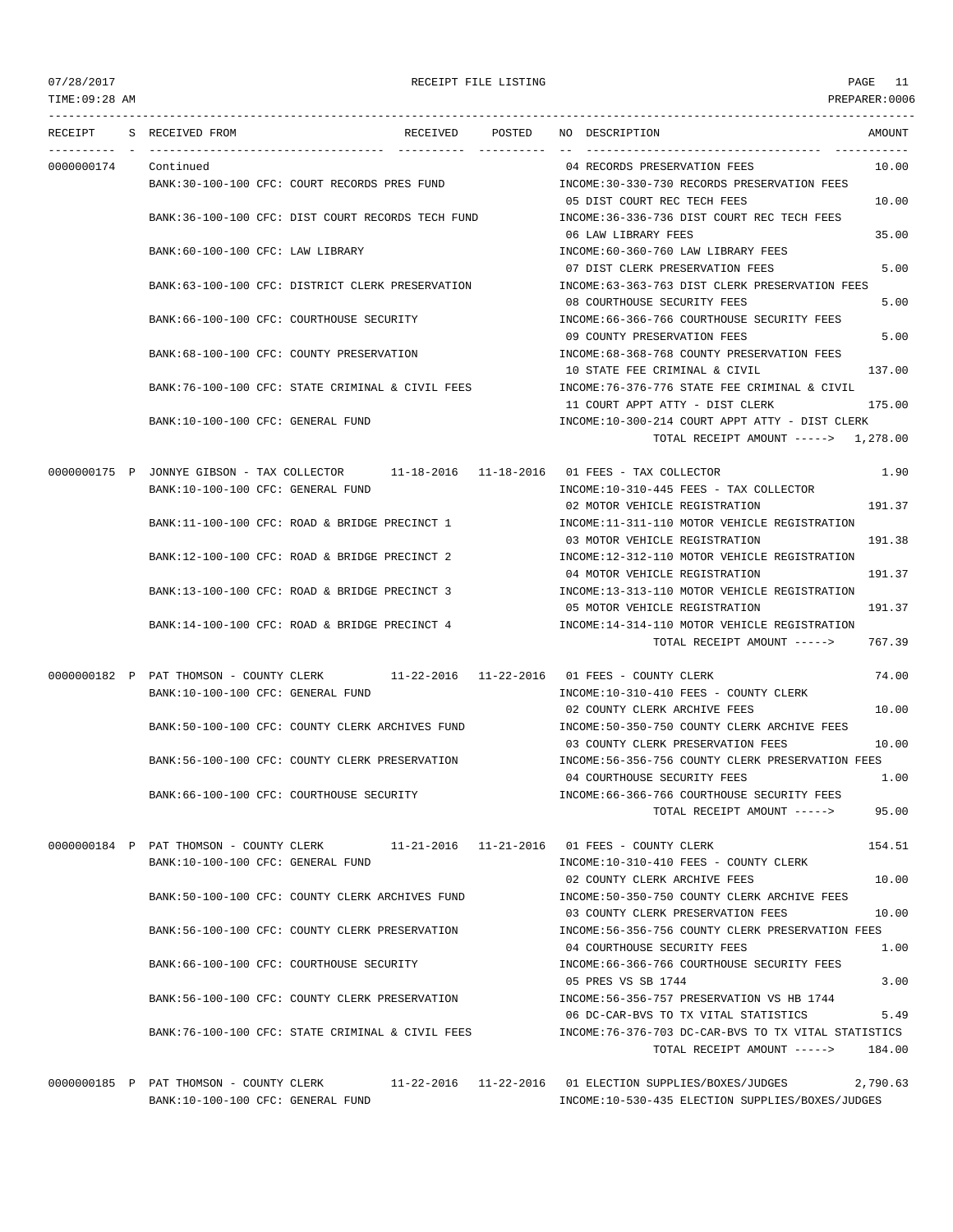|  | 07/28/2017 |  |
|--|------------|--|
|  |            |  |

RECEIPT FILE LISTING **EXECUTE A SECURE 12** 

TIME:09:28 AM PREPARER:0006 --------------------------------------------------------------------------------------------------------------------------------- RECEIPT S RECEIVED FROM RECEIVED POSTED NO DESCRIPTION AMOUNT ---------- - ----------------------------------- ---------- ---------- -- ----------------------------------- ----------- 0000000185 Continued 02 ELECTION SERVICE RECENUES 279.06 BANK:40-100-100 CFC: ELECTION SERVICES CONT FUND INCOME:40-340-740 ELECTION SERVICE RECENUES TOTAL RECEIPT AMOUNT -----> 3,069.69 0000000186 P ANGIE PIPPIN - JP 11-22-2016 11-23-2016 01 FEES - JP #1 68.90 BANK:10-100-100 CFC: GENERAL FUND INCOME:10-310-430 FEES - JP #1 02 COURTHOUSE SECURITY FEES 1.00 BANK:66-100-100 CFC: COURTHOUSE SECURITY INCOME:66-366-766 COURTHOUSE SECURITY FEES 03 STATE FEE CRIMINAL & CIVIL 81.50 BANK:76-100-100 CFC: STATE CRIMINAL & CIVIL FEES INCOME:76-376-776 STATE FEE CRIMINAL & CIVIL 04 JUSTICE COURT TECH FEES 4.60 BANK:82-100-100 CFC: JUSTICE COURT TECH CHECKING INCOME:82-380-820 JUSTICE COURT TECH FEES 05 JUROR REIMBURSEMENT 4.00 BANK:10-100-100 CFC: GENERAL FUND INCOME:10-300-216 JUROR REIMBURSEMENT TOTAL RECEIPT AMOUNT -----> 160.00 0000000187 P PAT THOMSON - COUNTY CLERK 11-23-2016 11-23-2016 01 FEES - COUNTY CLERK 220.00 BANK:10-100-100 CFC: GENERAL FUND INCOME:10-310-410 FEES - COUNTY CLERK 02 COUNTY CLERK ARCHIVE FEES 120.00 BANK:50-100-100 CFC: COUNTY CLERK ARCHIVES FUND INCOME:50-350-750 COUNTY CLERK ARCHIVE FEES 03 COUNTY CLERK PRESERVATION FEES 120.00 BANK:56-100-100 CFC: COUNTY CLERK PRESERVATION INCOME:56-356-756 COUNTY CLERK PRESERVATION FEES 04 COURTHOUSE SECURITY FEES 12.00 BANK:66-100-100 CFC: COURTHOUSE SECURITY **INCOME:66-366-766 COURTHOUSE SECURITY FEES** TOTAL RECEIPT AMOUNT -----> 472.00 0000000188 P APPRAISAL DISTRICT - I&S 11-23-2016 11-23-2016 01 ADVALOREM TAXES 3,691.49 BANK:10-100-120 INTEREST & SINKING CHECKING  $INCOME:10-300-100$  ADVALOREM TAXES TOTAL RECEIPT AMOUNT -----> 3,691.49 0000000189 P APPRAISAL DISTRICT - M&O 11-23-2016 11-23-2016 01 ADVALOREM TAXES 12,657.62 BANK:10-100-100 CFC: GENERAL FUND INCOME:10-300-100 ADVALOREM TAXES TOTAL RECEIPT AMOUNT -----> 12,657.62 0000000190 P APPRAISAL DISTRICT - M&O 11-23-2016 11-23-2016 01 ADVALOREM TAXES 23,063.26 BANK:10-100-100 CFC: GENERAL FUND **INCOME:10-300-100 ADVALOREM TAXES** TOTAL RECEIPT AMOUNT -----> 23,063.26 0000000191 P APPRAISAL DISTRICT - I&S 11-23-2016 11-23-2016 01 ADVALOREM TAXES 6,778.08 BANK:10-100-120 INTEREST & SINKING CHECKING INCOME:10-300-100 ADVALOREM TAXES TOTAL RECEIPT AMOUNT -----> 6,778.08 0000000192 P GINA PASLEY - DISTRICT CLERK 11-23-2016 11-23-2016 01 FEES - COUNTY & DISTRICT COURT 24.00 BANK:10-100-100 CFC: GENERAL FUND INCOME:10-310-420 FEES - COUNTY & DISTRICT COURT 02 FEES - DISTRICT CLERK 399.66 BANK:10-100-100 CFC: GENERAL FUND INCOME:10-310-425 FEES - DISTRICT CLERK 03 FEES - SHERIFF 230.00 BANK:10-100-100 CFC: GENERAL FUND INCOME:10-310-455 FEES - SHERIFF 04 RECORDS PRESERVATION FEES 20.00 BANK:30-100-100 CFC: COURT RECORDS PRES FUND INCOME:30-330-730 RECORDS PRESERVATION FEES 05 DIST COURT REC TECH FEES 20.00 BANK:36-100-100 CFC: DIST COURT RECORDS TECH FUND INCOME:36-336-736 DIST COURT REC TECH FEES 06 LAW LIBRARY FEES 70.00 BANK:60-100-100 CFC: LAW LIBRARY INCOME:60-360-760 LAW LIBRARY FEES 07 DIST CLERK PRESERVATION FEES 10.00

BANK:63-100-100 CFC: DISTRICT CLERK PRESERVATION INCOME:63-363-763 DIST CLERK PRESERVATION FEES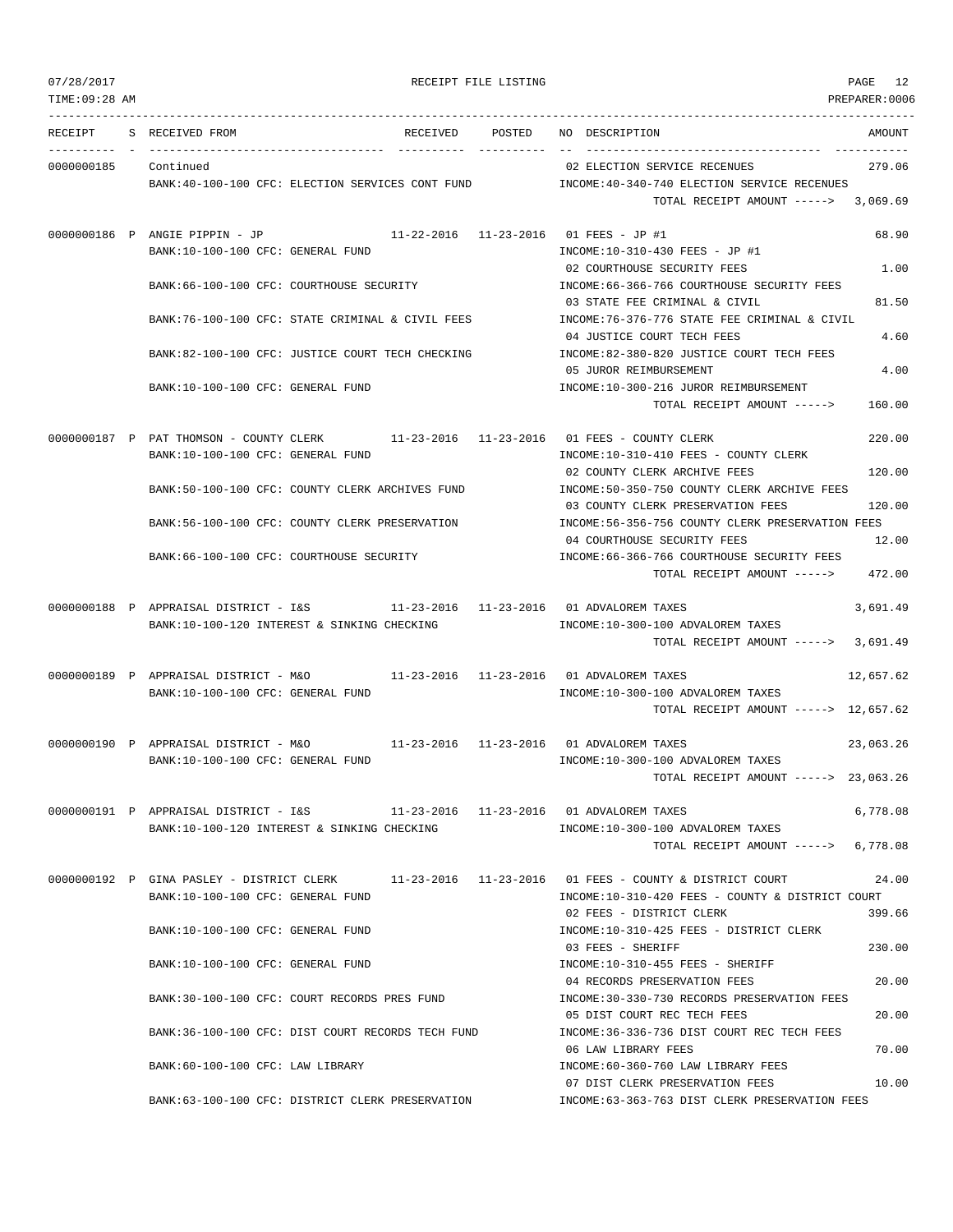TIME:09:28 AM PREPARER:0006 --------------------------------------------------------------------------------------------------------------------------------- RECEIPT S RECEIVED FROM RECEIVED POSTED NO DESCRIPTION AMOUNT ---------- - ----------------------------------- ---------- ---------- -- ----------------------------------- ----------- 0000000192 Continued 08 COURTHOUSE SECURITY FEES 10.00 BANK:66-100-100 CFC: COURTHOUSE SECURITY INCOME:66-366-766 COURTHOUSE SECURITY FEES 09 COUNTY PRESERVATION FEES 10.00 BANK:68-100-100 CFC: COUNTY PRESERVATION INCOME:68-368-768 COUNTY PRESERVATION FEES 10 STATE FEE CRIMINAL & CIVIL BANK:76-100-100 CFC: STATE CRIMINAL & CIVIL FEES INCOME:76-376-776 STATE FEE CRIMINAL & CIVIL TOTAL RECEIPT AMOUNT -----> 1,047.66 0000000193 P ANGIE PIPPIN - JP 11-23-2016 11-23-2016 01 FEES - JP #1 146.76 BANK:10-100-100 CFC: GENERAL FUND INCOME:10-310-430 FEES - JP #1 02 COURTHOUSE SECURITY FEES 4.79 BANK:66-100-100 CFC: COURTHOUSE SECURITY INCOME:66-366-766 COURTHOUSE SECURITY FEES 03 STATE FEE CRIMINAL & CIVIL 112.40 BANK:76-100-100 CFC: STATE CRIMINAL & CIVIL FEES INCOME:76-376-776 STATE FEE CRIMINAL & CIVIL 04 JUSTICE COURT TECH FEES 7.88 BANK:82-100-100 CFC: JUSTICE COURT TECH CHECKING INCOME:82-380-820 JUSTICE COURT TECH FEES 05 JUROR REIMBURSEMENT 3.17 BANK:10-100-100 CFC: GENERAL FUND INCOME:10-300-216 JUROR REIMBURSEMENT TOTAL RECEIPT AMOUNT -----> 275.00 0000000194 P TEXAS ASSOCIATION OF COUNTIES 11-23-2016 11-23-2016 01 SALARY - DEPUTY 539.02 BANK:10-100-100 CFC: GENERAL FUND INCOME:10-580-110 SALARY - DEPUTY TOTAL RECEIPT AMOUNT -----> 539.02 0000000195 P TEXAS ASSOCIATION OF COUNTIES 11-23-2016 11-23-2016 01 SUPPLIES 6,457.15 BANK:13-100-100 CFC: ROAD & BRIDGE PRECINCT 3 INCOME:13-613-305 SUPPLIES TOTAL RECEIPT AMOUNT -----> 6,457.15 0000000196 P PAT THOMSON - COUNTY CLERK 11-28-2016 11-28-2016 01 FEES - COUNTY CLERK 8.00 BANK:10-100-100 CFC: GENERAL FUND INCOME:10-310-410 FEES - COUNTY CLERK 02 COUNTY CLERK ARCHIVE FEES 10.00 BANK:50-100-100 CFC: COUNTY CLERK ARCHIVES FUND INCOME:50-350-750 COUNTY CLERK ARCHIVE FEES 03 COUNTY CLERK PRESERVATION FEES 10.00 BANK:56-100-100 CFC: COUNTY CLERK PRESERVATION INCOME:56-356-756 COUNTY CLERK PRESERVATION FEES 04 COURTHOUSE SECURITY FEES 1.00 BANK:66-100-100 CFC: COURTHOUSE SECURITY INCOME:66-366-766 COURTHOUSE SECURITY FEES TOTAL RECEIPT AMOUNT -----> 29.00 0000000197 P APPRAISAL DISTRICT - M&O 11-28-2016 11-28-2016 01 ADVALOREM TAXES 8,666.09 BANK:10-100-100 CFC: GENERAL FUND INCOME:10-300-100 ADVALOREM TAXES TOTAL RECEIPT AMOUNT -----> 8,666.09 0000000198 P APPRAISAL DISTRICT - I&S 11-28-2016 11-28-2016 01 ADVALOREM TAXES 2,546.93 BANK:10-100-120 INTEREST & SINKING CHECKING INCOME:10-300-100 ADVALOREM TAXES TOTAL RECEIPT AMOUNT -----> 2,546.93 0000000199 P H.T. FILLINGIM - SHERIFF 11-28-2016 11-28-2016 01 BAIL BOND FEES 15.00 BANK:74-100-100 CFC: BAIL BOND FUND INCOME:74-374-774 BAIL BOND FEES TOTAL RECEIPT AMOUNT -----> 15.00 0000000202 U NEVER HIT THE BANK BANK 11-01-2016 01 FEES - DISTRICT CLERK 4.00 BANK:10-100-100 CFC: GENERAL FUND INCOME:10-310-425 FEES - DISTRICT CLERK TOTAL RECEIPT AMOUNT -----> 4.00 0000000207 P H.T. FILLINGIM - SHERIFF 11-28-2016 11-28-2016 01 BAIL BOND FEES 15.00 BANK:74-100-100 CFC: BAIL BOND FUND INCOME:74-374-774 BAIL BOND FEES

TOTAL RECEIPT AMOUNT -----> 15.00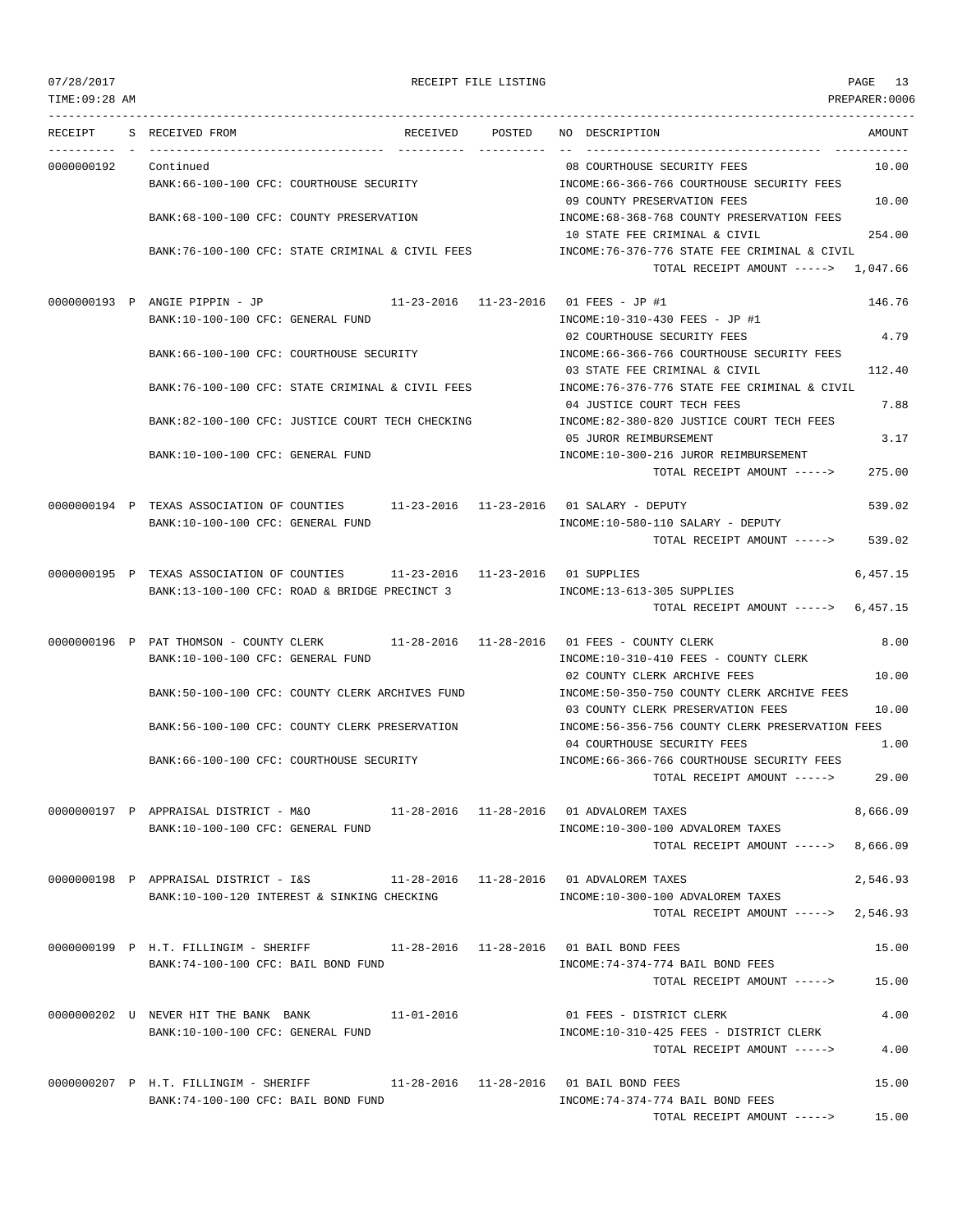| 07/28/2017             |                                                                                                   | RECEIPT FILE LISTING   |                                                                                                                                                                                                               | PAGE<br>14         |
|------------------------|---------------------------------------------------------------------------------------------------|------------------------|---------------------------------------------------------------------------------------------------------------------------------------------------------------------------------------------------------------|--------------------|
| TIME: 09:28 AM         |                                                                                                   |                        |                                                                                                                                                                                                               | PREPARER:0006      |
| RECEIPT                | RECEIVED<br>S RECEIVED FROM                                                                       | POSTED                 | NO DESCRIPTION                                                                                                                                                                                                | AMOUNT             |
|                        | 0000000208 P ALVARADO BAIL BOND<br>BANK:74-100-100 CFC: BAIL BOND FUND                            |                        | 11-28-2016  11-28-2016  01 BAIL BOND FEES<br>INCOME: 74-374-774 BAIL BOND FEES<br>TOTAL RECEIPT AMOUNT ----->                                                                                                 | 15.00<br>15.00     |
|                        | 0000000209 P ALVARADO BAIL BOND<br>BANK:74-100-100 CFC: BAIL BOND FUND                            |                        | 11-28-2016  11-28-2016  01 BAIL BOND FEES<br>INCOME: 74-374-774 BAIL BOND FEES<br>TOTAL RECEIPT AMOUNT ----->                                                                                                 | 15.00<br>15.00     |
|                        | 0000000210 P ERIC KINZER<br>BANK:10-100-100 CFC: GENERAL FUND                                     |                        | 11-28-2016  11-28-2016  01 FEES - SHERIFF<br>INCOME:10-310-455 FEES - SHERIFF<br>TOTAL RECEIPT AMOUNT ----->                                                                                                  | 100.00<br>100.00   |
|                        | 0000000211 P EZ MESSENGER<br>BANK:10-100-100 CFC: GENERAL FUND                                    |                        | 11-28-2016  11-28-2016  01 FEES - SHERIFF<br>INCOME: 10-310-455 FEES - SHERIFF<br>TOTAL RECEIPT AMOUNT ----->                                                                                                 | 100.00<br>100.00   |
|                        | 0000000212 P PAT THOMSON - COUNTY CLERK<br>BANK:10-100-100 CFC: GENERAL FUND                      |                        | INCOME:10-310-410 FEES - COUNTY CLERK<br>02 COUNTY CLERK ARCHIVE FEES                                                                                                                                         | 3,551.00<br>250.00 |
|                        | BANK:50-100-100 CFC: COUNTY CLERK ARCHIVES FUND<br>BANK:56-100-100 CFC: COUNTY CLERK PRESERVATION |                        | INCOME: 50-350-750 COUNTY CLERK ARCHIVE FEES<br>03 COUNTY CLERK PRESERVATION FEES<br>INCOME:56-356-756 COUNTY CLERK PRESERVATION FEES                                                                         | 250.00             |
|                        | BANK:66-100-100 CFC: COURTHOUSE SECURITY                                                          |                        | 04 COURTHOUSE SECURITY FEES<br>INCOME:66-366-766 COURTHOUSE SECURITY FEES<br>TOTAL RECEIPT AMOUNT $--- 2$ 4,066.00                                                                                            | 15.00              |
|                        | 0000000213 P H.T. FILLINGIM - SHERIFF<br>BANK:74-100-100 CFC: BAIL BOND FUND                      | 11-29-2016  11-29-2016 | 01 BAIL BOND FEES<br>INCOME: 74-374-774 BAIL BOND FEES<br>TOTAL RECEIPT AMOUNT ----->                                                                                                                         | 15.00<br>15.00     |
| 0000000214 P ROBY CISD | BANK:10-100-100 CFC: GENERAL FUND<br>BANK:10-100-100 CFC: GENERAL FUND                            | 11-29-2016  11-29-2016 | 01 ELECTION SUPPLIES/BOXES/JUDGES<br>INCOME:10-530-435 ELECTION SUPPLIES/BOXES/JUDGES<br>02 ELECTION SERVICE RECENUES<br>INCOME: 40-340-740 ELECTION SERVICE RECENUES<br>TOTAL RECEIPT AMOUNT -----> 2,233.40 | 2,030.36<br>203.04 |
|                        | 0000000215 P GINA PASLEY - DISTRICT CLERK<br>BANK:10-100-100 CFC: GENERAL FUND                    |                        | $11-28-2016$ $11-29-2016$ 01 FEES - COUNTY & DISTRICT COURT<br>INCOME:10-310-420 FEES - COUNTY & DISTRICT COURT<br>02 FEES - DISTRICT CLERK                                                                   | 15.00<br>301.06    |
|                        | BANK:10-100-100 CFC: GENERAL FUND<br>BANK:10-100-100 CFC: GENERAL FUND                            |                        | INCOME:10-310-425 FEES - DISTRICT CLERK<br>03 FEES - SHERIFF<br>INCOME:10-310-455 FEES - SHERIFF                                                                                                              | 115.00             |
|                        | BANK:30-100-100 CFC: COURT RECORDS PRES FUND                                                      |                        | 04 RECORDS PRESERVATION FEES<br>INCOME:30-330-730 RECORDS PRESERVATION FEES                                                                                                                                   | 10.00              |
|                        | BANK:36-100-100 CFC: DIST COURT RECORDS TECH FUND                                                 |                        | 05 DIST COURT REC TECH FEES<br>INCOME: 36-336-736 DIST COURT REC TECH FEES                                                                                                                                    | 10.00              |
|                        | BANK:60-100-100 CFC: LAW LIBRARY                                                                  |                        | 06 LAW LIBRARY FEES<br>INCOME:60-360-760 LAW LIBRARY FEES<br>07 DIST CLERK PRESERVATION FEES                                                                                                                  | 35.00<br>5.00      |
|                        | BANK:63-100-100 CFC: DISTRICT CLERK PRESERVATION                                                  |                        | INCOME:63-363-763 DIST CLERK PRESERVATION FEES<br>08 COURTHOUSE SECURITY FEES                                                                                                                                 | 5.00               |
|                        | BANK:66-100-100 CFC: COURTHOUSE SECURITY                                                          |                        | INCOME: 66-366-766 COURTHOUSE SECURITY FEES<br>09 COUNTY PRESERVATION FEES                                                                                                                                    | 5.00               |
|                        | BANK:68-100-100 CFC: COUNTY PRESERVATION<br>BANK:76-100-100 CFC: STATE CRIMINAL & CIVIL FEES      |                        | INCOME: 68-368-768 COUNTY PRESERVATION FEES<br>10 STATE FEE CRIMINAL & CIVIL<br>INCOME:76-376-776 STATE FEE CRIMINAL & CIVIL                                                                                  | 127.00             |
|                        |                                                                                                   |                        | TOTAL RECEIPT AMOUNT ----->                                                                                                                                                                                   | 628.06             |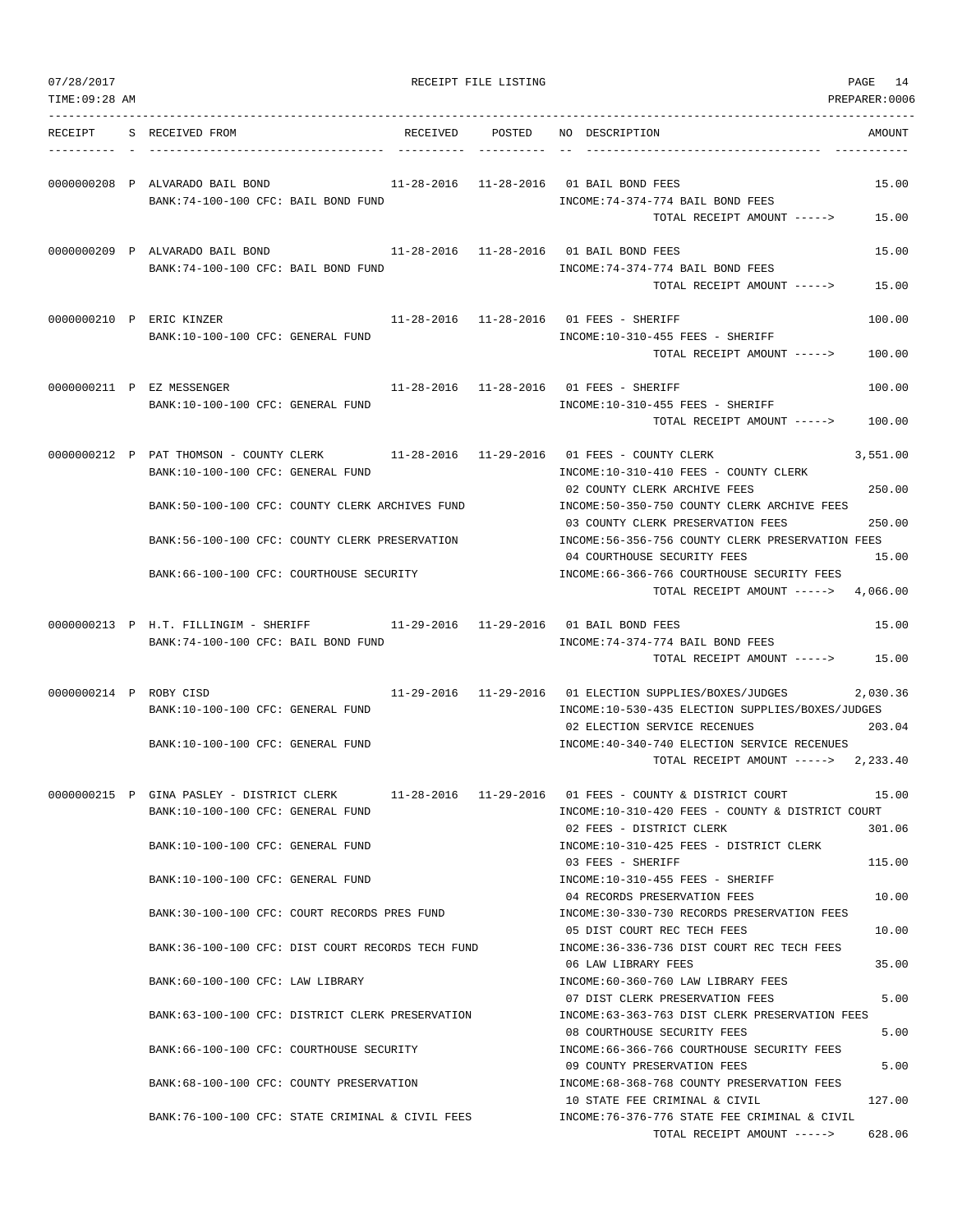| 07/28/2017<br>TIME: 09:28 AM |                                                                                                                               | RECEIPT FILE LISTING |                                                                                                                       | PAGE 15<br>PREPARER:0006 |
|------------------------------|-------------------------------------------------------------------------------------------------------------------------------|----------------------|-----------------------------------------------------------------------------------------------------------------------|--------------------------|
| RECEIPT                      | S RECEIVED FROM<br>RECEIVED                                                                                                   | POSTED               | NO DESCRIPTION                                                                                                        | AMOUNT                   |
|                              | 0000000216 P SUNOCO PARTNERS MARKETING<br>BANK:10-100-100 CFC: GENERAL FUND                                                   |                      | 11-29-2016   11-29-2016   01   OIL & GAS INCOME<br>INCOME:10-300-204 OIL & GAS INCOME<br>TOTAL RECEIPT AMOUNT ----->  | 37.82<br>37.82           |
|                              | 0000000217 P TEXAS ASSOCIATION OF COUNTIES<br>BANK:10-100-100 CFC: GENERAL FUND                                               |                      | 11-29-2016  11-29-2016  01 SALARY - DEPUTY<br>INCOME:10-580-110 SALARY - DEPUTY<br>TOTAL RECEIPT AMOUNT ----->        | 539.02<br>539.02         |
|                              | 0000000218 P ANGIE PIPPIN - JP<br>BANK:10-100-100 CFC: GENERAL FUND                                                           |                      | 11-29-2016  11-29-2016  01 FEES - JP #1<br>INCOME:10-310-430 FEES - JP #1                                             | 1,132.12                 |
|                              | BANK:66-100-100 CFC: COURTHOUSE SECURITY                                                                                      |                      | 02 COURTHOUSE SECURITY FEES<br>INCOME: 66-366-766 COURTHOUSE SECURITY FEES                                            | 5.78                     |
|                              | BANK:76-100-100 CFC: STATE CRIMINAL & CIVIL FEES                                                                              |                      | 03 STATE FEE CRIMINAL & CIVIL<br>INCOME: 76-376-776 STATE FEE CRIMINAL & CIVIL                                        | 324.88                   |
|                              | BANK:82-100-100 CFC: JUSTICE COURT TECH CHECKING                                                                              |                      | 04 JUSTICE COURT TECH FEES<br>INCOME:82-380-820 JUSTICE COURT TECH FEES<br>05 JUROR REIMBURSEMENT                     | 20.46<br>15.94           |
|                              | BANK:10-100-100 CFC: GENERAL FUND                                                                                             |                      | INCOME:10-300-216 JUROR REIMBURSEMENT<br>06 JP ATTY DELINQUENT COL FEES                                               | 22.32                    |
|                              | BANK:10-100-100 CFC: GENERAL FUND                                                                                             |                      | INCOME:10-310-432 JP ATTY DELINQUENT COL FEES<br>TOTAL RECEIPT AMOUNT -----> 1,521.50                                 |                          |
|                              | 0000000219 P EMILIA GARCIA - SENIOR CITIZENS 11-29-2016 11-30-2016 01 FOOD DONATIONS<br>BANK: 78-100-100 CFC: SENIOR CITIZENS |                      | INCOME: 78-378-712 FOOD DONATIONS                                                                                     | 148.00                   |
|                              |                                                                                                                               |                      | TOTAL RECEIPT AMOUNT ----->                                                                                           | 148.00                   |
|                              | 0000000220 P EMILIA GARCIA - SENIOR CITIZENS<br>BANK: 78-100-100 CFC: SENIOR CITIZENS                                         |                      | 11-29-2016  11-30-2016  01 FOOD DONATIONS<br>INCOME: 78-378-712 FOOD DONATIONS<br>TOTAL RECEIPT AMOUNT ----->         | 170.60<br>170.60         |
|                              | 0000000221 P PAT THOMSON - COUNTY CLERK<br>BANK:10-100-100 CFC: GENERAL FUND                                                  |                      | 11-30-2016   11-30-2016   01   FEES - COUNTY CLERK<br>INCOME:10-310-410 FEES - COUNTY CLERK                           | 145.00                   |
|                              | BANK: 50-100-100 CFC: COUNTY CLERK ARCHIVES FUND                                                                              |                      | 02 COUNTY CLERK ARCHIVE FEES<br>INCOME:50-350-750 COUNTY CLERK ARCHIVE FEES                                           | 50.00                    |
|                              | BANK:56-100-100 CFC: COUNTY CLERK PRESERVATION                                                                                |                      | 03 COUNTY CLERK PRESERVATION FEES<br>INCOME: 56-356-756 COUNTY CLERK PRESERVATION FEES<br>04 COURTHOUSE SECURITY FEES | 50.00<br>5.00            |
|                              | BANK:66-100-100 CFC: COURTHOUSE SECURITY                                                                                      |                      | INCOME: 66-366-766 COURTHOUSE SECURITY FEES<br>05 PRESERVATION VS HB 1744                                             | 1.00                     |
|                              | BANK:56-100-100 CFC: COUNTY CLERK PRESERVATION                                                                                |                      | INCOME: 56-356-757 PRESERVATION VS HB 1744<br>TOTAL RECEIPT AMOUNT ----->                                             | 251.00                   |
|                              | 0000000222 P ANGIE PIPPIN - JP<br>BANK:10-100-100 CFC: GENERAL FUND                                                           |                      | 11-30-2016  11-30-2016  01 FEES - JP #1<br>$INCOME:10-310-430 FEES - JP #1$                                           | 210.23                   |
|                              | BANK:66-100-100 CFC: COURTHOUSE SECURITY                                                                                      |                      | 02 COURTHOUSE SECURITY FEES<br>INCOME: 66-366-766 COURTHOUSE SECURITY FEES                                            | 48.79                    |
|                              | BANK:82-100-100 CFC: JUSTICE COURT TECH CHECKING                                                                              |                      | 03 JUSTICE COURT TECH FEES<br>INCOME:82-380-820 JUSTICE COURT TECH FEES<br>TOTAL RECEIPT AMOUNT ----->                | 3.48<br>262.50           |
|                              | 0000000223 P STERLING COMMISSARY LLC 11-30-2016 11-30-2016 01 COMMISSARY EARNED                                               |                      |                                                                                                                       | 28.58                    |
|                              | BANK: 70-100-100 CFC: INMATE PHONE FUND                                                                                       |                      | INCOME: 70-370-200 COMMISSARY EARNED<br>TOTAL RECEIPT AMOUNT ----->                                                   | 28.58                    |
|                              | 0000000224 P JONNYE GIBSON - TAX COLLECTOR<br>BANK:11-100-100 CFC: ROAD & BRIDGE PRECINCT 1                                   |                      | 11-30-2016    11-30-2016    01 CFC: ROAD & BRIDGE PRECINCT    1<br>INCOME:11-311-110 MOTOR VEHICLE REGISTRATION       | 910.21                   |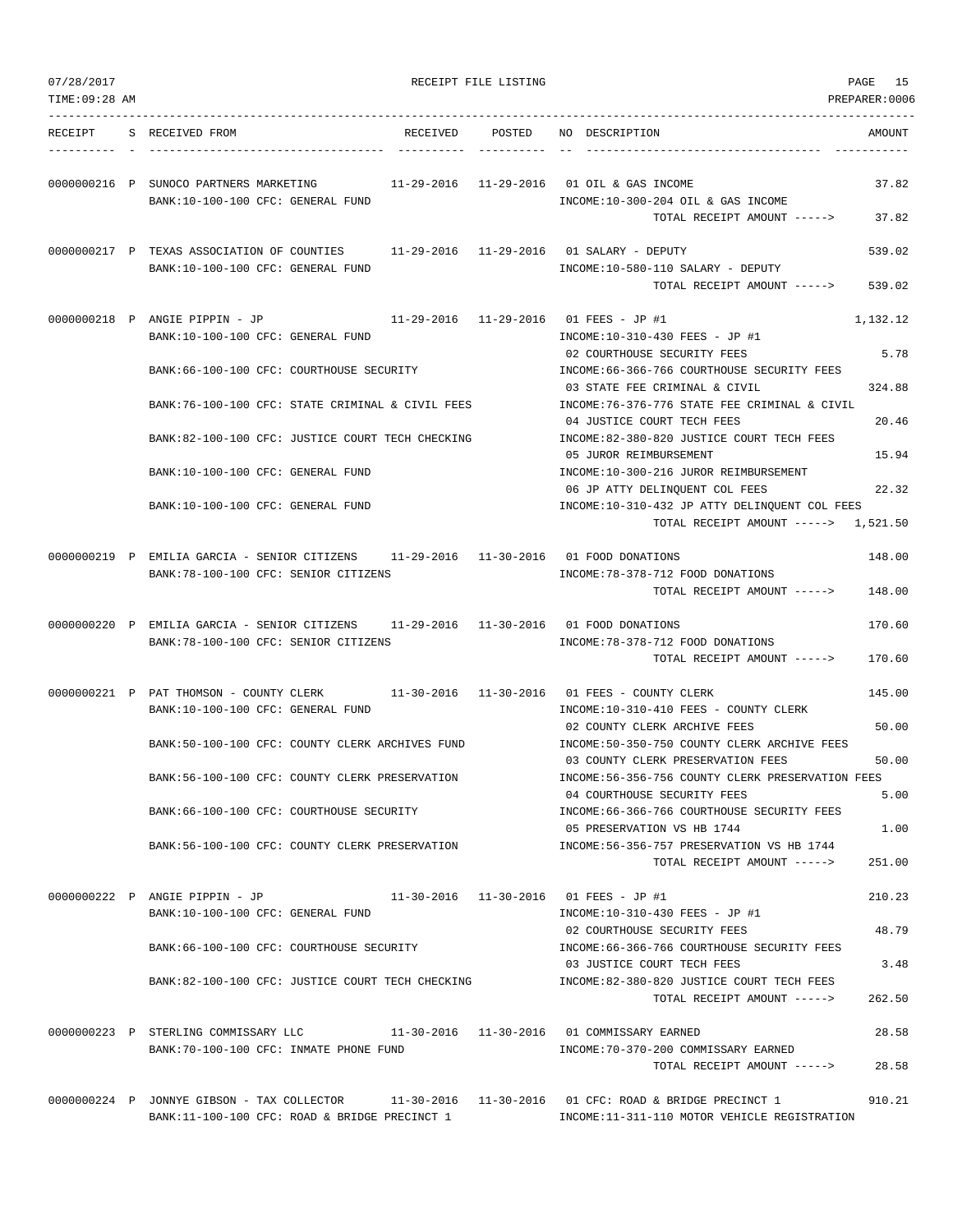| 07/28/2017    |                                                                                                      |            | RECEIPT FILE LISTING |                                                                                  | PAGE 16       |
|---------------|------------------------------------------------------------------------------------------------------|------------|----------------------|----------------------------------------------------------------------------------|---------------|
| TIME:09:28 AM |                                                                                                      |            |                      |                                                                                  | PREPARER:0006 |
| RECEIPT       | S RECEIVED FROM                                                                                      |            | RECEIVED POSTED      | NO DESCRIPTION                                                                   | AMOUNT        |
| 0000000224    | Continued                                                                                            |            |                      | 02 CFC: ROAD & BRIDGE PRECINCT 2                                                 | 910.21        |
|               | BANK:12-100-100 CFC: ROAD & BRIDGE PRECINCT 2                                                        |            |                      | INCOME:12-312-110 MOTOR VEHICLE REGISTRATION                                     |               |
|               |                                                                                                      |            |                      | 03 CFC: ROAD & BRIDGE PRECINCT 3                                                 | 910.21        |
|               | BANK:13-100-100 CFC: ROAD & BRIDGE PRECINCT 3                                                        |            |                      | INCOME:13-313-110 MOTOR VEHICLE REGISTRATION                                     |               |
|               | BANK:14-100-100 CFC: ROAD & BRIDGE PRECINCT 4                                                        |            |                      | 04 CFC: ROAD & BRIDGE PRECINCT 4<br>INCOME:14-314-110 MOTOR VEHICLE REGISTRATION | 910.21        |
|               |                                                                                                      |            |                      | 05 FEES - TAX COLLECTOR                                                          | 140.60        |
|               | BANK:10-100-100 CFC: GENERAL FUND                                                                    |            |                      | INCOME:10-310-445 FEES - TAX COLLECTOR                                           |               |
|               |                                                                                                      |            |                      | TOTAL RECEIPT AMOUNT -----> 3,781.44                                             |               |
|               |                                                                                                      |            |                      |                                                                                  |               |
|               | 0000000225 P JONNYE GIBSON - TAX COLLECTOR 11-30-2016 11-30-2016 01 FEES - TITLE                     |            |                      |                                                                                  | 30.00         |
|               | BANK:10-100-100 CFC: GENERAL FUND                                                                    |            |                      | $INCOME: 10-310-447$ FEES - TITLE<br>TOTAL RECEIPT AMOUNT ----->                 | 30.00         |
|               |                                                                                                      |            |                      |                                                                                  |               |
|               | 0000000226 P JONNYE GIBSON - TAX COLLECTOR 11-30-2016 11-30-2016 01 FEES - TITLE                     |            |                      |                                                                                  | 25.00         |
|               | BANK:10-100-100 CFC: GENERAL FUND                                                                    |            |                      | INCOME:10-310-447 FEES - TITLE                                                   |               |
|               |                                                                                                      |            |                      | TOTAL RECEIPT AMOUNT ----->                                                      | 25.00         |
|               |                                                                                                      |            |                      |                                                                                  |               |
|               | 0000000227 P APPRAISAL DISTRICT - M&O<br>BANK:10-100-100 CFC: GENERAL FUND                           |            |                      | 11-30-2016  11-30-2016  01 ADVALOREM TAXES<br>INCOME:10-300-100 ADVALOREM TAXES  | 17,247.03     |
|               |                                                                                                      |            |                      | TOTAL RECEIPT AMOUNT -----> 17,247.03                                            |               |
|               | 0000000228 P APPRAISAL DISTRICT - I&S 11-30-2016 11-30-2016 01 ADVALOREM TAXES                       |            |                      |                                                                                  | 5,034.03      |
|               | BANK:10-100-120 INTEREST & SINKING CHECKING                                                          |            |                      | INCOME:10-300-100 ADVALOREM TAXES                                                |               |
|               |                                                                                                      |            |                      | TOTAL RECEIPT AMOUNT -----> 5,034.03                                             |               |
|               | 0000000229 P ANGIE PIPPIN - JP                                                                       |            |                      | 11-30-2016  12-01-2016  01 FEES - JP #1                                          | 256.40        |
|               | BANK:10-100-100 CFC: GENERAL FUND                                                                    |            |                      | INCOME:10-310-430 FEES - JP #1                                                   |               |
|               |                                                                                                      |            |                      | 02 STATE FEE CRIMINAL & CIVIL                                                    | 82.50         |
|               | BANK:76-100-100 CFC: STATE CRIMINAL & CIVIL FEES                                                     |            |                      | INCOME: 76-376-776 STATE FEE CRIMINAL & CIVIL                                    |               |
|               | BANK:82-100-100 CFC: JUSTICE COURT TECH CHECKING                                                     |            |                      | 03 JUSTICE COURT TECH FEES<br>INCOME:82-380-820 JUSTICE COURT TECH FEES          | 4.60          |
|               |                                                                                                      |            |                      | 04 JUROR REIMBURSEMENT                                                           | 4.00          |
|               | BANK:10-100-100 CFC: GENERAL FUND                                                                    |            |                      | INCOME:10-300-216 JUROR REIMBURSEMENT                                            |               |
|               |                                                                                                      |            |                      | TOTAL RECEIPT AMOUNT -----> 347.50                                               |               |
|               |                                                                                                      |            |                      |                                                                                  |               |
|               | 0000000248 U VOID - DUPLICATE W/96<br>BANK:10-100-100 CFC: GENERAL FUND                              | 11-01-2016 |                      | 01 FEES - COUNTY CLERK<br>INCOME:10-310-410 FEES - COUNTY CLERK                  | 81.20         |
|               |                                                                                                      |            |                      | 02 COUNTY CLERK ARCHIVE FEES                                                     | 40.00         |
|               | BANK:50-100-100 CFC: COUNTY CLERK ARCHIVES FUND                                                      |            |                      | INCOME:50-350-750 COUNTY CLERK ARCHIVE FEES                                      |               |
|               |                                                                                                      |            |                      | 03 COUNTY CLERK PRESERVATION FEES                                                | 40.00         |
|               | BANK:56-100-100 CFC: COUNTY CLERK PRESERVATION                                                       |            |                      | INCOME:56-356-756 COUNTY CLERK PRESERVATION FEES                                 |               |
|               |                                                                                                      |            |                      | 04 COURTHOUSE SECURITY FEES                                                      | 4.00          |
|               | BANK:66-100-100 CFC: COURTHOUSE SECURITY                                                             |            |                      | INCOME:66-366-766 COURTHOUSE SECURITY FEES<br>05 PRESERVATION VS HB 1744         | 1.00          |
|               | BANK:56-100-100 CFC: COUNTY CLERK PRESERVATION                                                       |            |                      | INCOME: 56-356-757 PRESERVATION VS HB 1744                                       |               |
|               |                                                                                                      |            |                      | 06 STATE FEE CRIMINAL & CIVIL                                                    | 1.80          |
|               | BANK:76-100-100 CFC: STATE CRIMINAL & CIVIL FEES                                                     |            |                      | INCOME: 76-376-776 STATE FEE CRIMINAL & CIVIL                                    |               |
|               |                                                                                                      |            |                      | TOTAL RECEIPT AMOUNT ----->                                                      | 168.00        |
|               | 0000000361 P HEALTH AND HUMAN SERVICES COMMISSIO 11-08-2016 11-08-2016 01 DEPT OF AGING & DISABILITY |            |                      |                                                                                  |               |
|               | BANK: 78-100-100 CFC: SENIOR CITIZENS                                                                |            |                      | INCOME: 78-378-714 DEPT OF AGING & DISABILITY                                    | 1,296.90      |
|               |                                                                                                      |            |                      | TOTAL RECEIPT AMOUNT $--- 2$ 1,296.90                                            |               |
|               |                                                                                                      |            |                      |                                                                                  |               |
|               | $0.00000025$ DANIV TNTEDECT                                                                          |            |                      | 11 20 2016 11 20 2016 01 CENTERN EIND                                            | 125E          |

0000000363 P BANK INTEREST 11-30-2016 11-30-2016 11-30-2016 01 GENERAL FUND 135.54 BANK:10-100-100 CFC: GENERAL FUND INCOME:10-300-180 INTEREST EARNED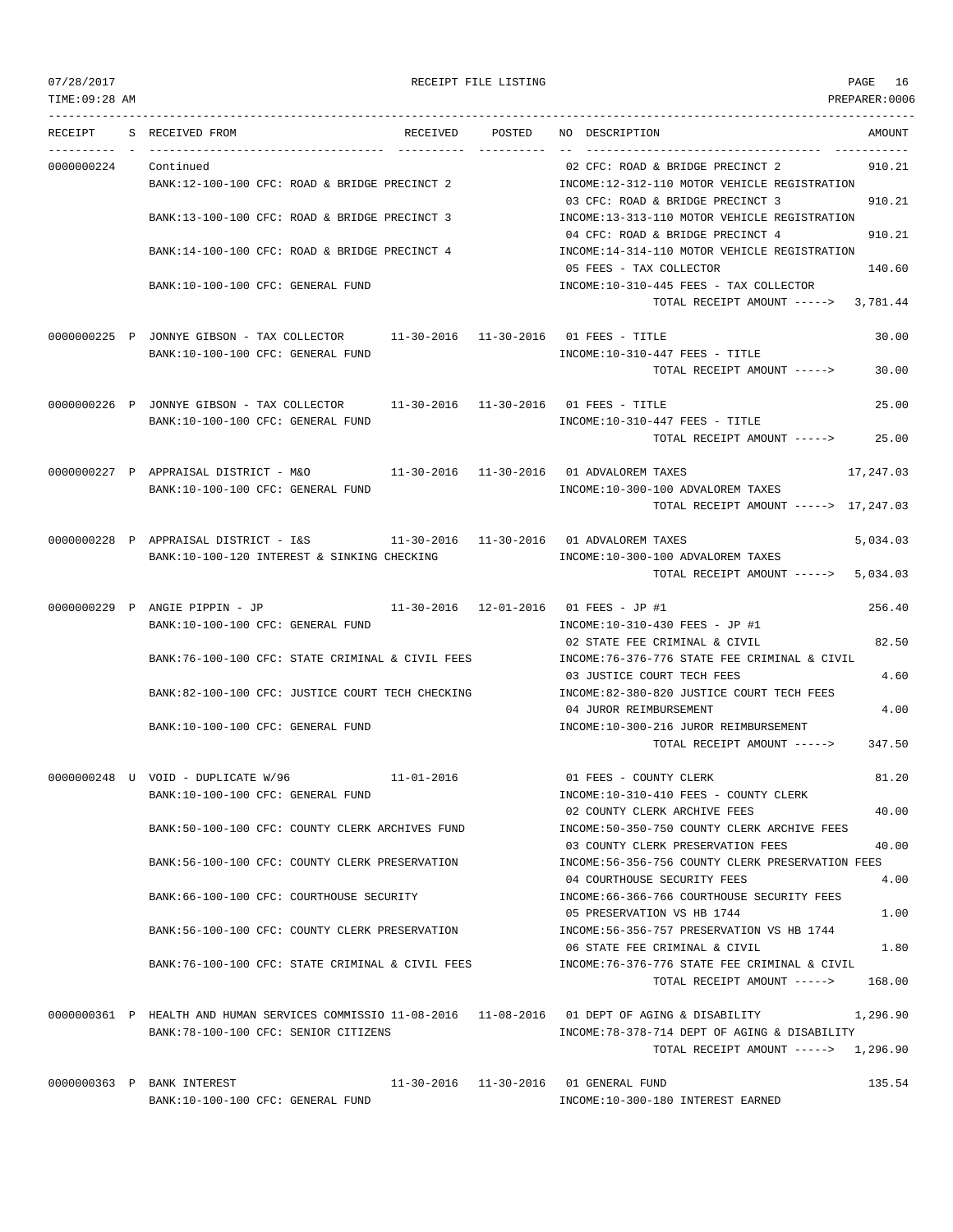# 07/28/2017 RECEIPT FILE LISTING PAGE 17

TOTAL RECEIPT AMOUNT -----> 50.00

--------------------------------------------------------------------------------------------------------------------------------- RECEIPT S RECEIVED FROM THE RECEIVED POSTED NO DESCRIPTION THE RECEIVED AMOUNT ---------- - ----------------------------------- ---------- ---------- -- ----------------------------------- ----------- 0000000363 Continued 02 COURT RECORDS PRESERVATION 0.05 BANK:30-100-100 CFC: COURT RECORDS PRES FUND INCOME:30-330-180 INTEREST EARNED 03 DISTRICT COURT TECH FUND 0.02 BANK:36-100-100 CFC: DIST COURT RECORDS TECH FUND INCOME:36-336-180 INTEREST EARNED 04 COUNTY CLERK ARCHIVES FUND 0.61 BANK:50-100-100 CFC: COUNTY CLERK ARCHIVES FUND INCOME:50-350-180 INTEREST EARNED 05 COUNTY CLERK PRESERVATION 1.90 BANK:56-100-100 CFC: COUNTY CLERK PRESERVATION INCOME:56-356-180 INTEREST EARNED 06 DISTRICT CLERK PRESERVATION 0.67 BANK:63-100-100 CFC: DISTRICT CLERK PRESERVATION INCOME:63-363-180 INTEREST EARNED 07 COUNTY PRESERVATION 0.08 BANK:68-100-100 CFC: COUNTY PRESERVATION  $N = 68-368-180$  INTEREST EARNED 08 HOT CHECK 0.28 BANK:72-100-100 CFC: HOT CHECK FUND IN A SUBSECTED THE RESERVED TO THE SARDED AND THE SARDED 09 JP COURT TECH FUND 0.09 BANK:82-100-100 CFC: JUSTICE COURT TECH CHECKING INCOME:82-380-180 INTEREST EARNED TOTAL RECEIPT AMOUNT -----> 139.24 0000000373 P TEXAS DEPARTMENT OF TRANSPORTATION 11-14-2016 11-14-2016 01 DIESEL, OIL, AND GASOLINE 10,000.00 BANK:11-100-100 CFC: ROAD & BRIDGE PRECINCT 1 INCOME:11-611-700 DIESEL, OIL, AND GASOLINE 02 ROAD MATERIAL & CONSTRUCTION 27,222.40 BANK:11-100-100 CFC: ROAD & BRIDGE PRECINCT 1 INCOME:11-611-705 ROAD MATERIAL & CONSTRUCTION 03 SALARY - PART TIME 4,348.80 BANK:12-100-100 CFC: ROAD & BRIDGE PRECINCT 2 INCOME:12-612-120 SALARY - PART TIME 04 REPAIRS & MAINTENANCE 4,348.80 BANK:12-100-100 CFC: ROAD & BRIDGE PRECINCT 2 INCOME:12-612-320 REPAIRS & MAINTENANCE 05 DIESEL, OIL, AND GASOLINE 4,348.80 BANK:12-100-100 CFC: ROAD & BRIDGE PRECINCT 2 INCOME:12-612-700 DIESEL, OIL, AND GASOLINE 06 ROAD MATERIAL & CONSTRUCTION 4,348.80 BANK:12-100-100 CFC: ROAD & BRIDGE PRECINCT 2 INCOME:12-612-705 ROAD MATERIAL & CONSTRUCTION TOTAL RECEIPT AMOUNT -----> 54,617.60 0000000374 P INTEREST EARNED 11-30-2016 11-30-2016 01 INTEREST EARNED 9.56 BANK:84-100-150 CFC: FC DRUG FORFEITURE CHECKING INCOME:84-384-180 INTEREST EARNED TOTAL RECEIPT AMOUNT -----> 9.56 0000000375 P BANK INTEREST - MMA 11-30-2016 11-30-2016 01 MONEY MARKET CHECKING 27.52 BANK:10-100-130 MONEY MARKET CHECKING INCOME:10-300-180 INTEREST EARNED TOTAL RECEIPT AMOUNT -----> 27.52 0000000386 P OFFICE OF COURT ADMINISTRATION 11-09-2016 11-09-2016 01 INDIGENT DEFENSE FEE 1,745.25 BANK:10-100-100 CFC: GENERAL FUND INCOME:10-210-513 INDIGENT DEFENSE FEE TOTAL RECEIPT AMOUNT -----> 1,745.25 0000000498 P GRANT INTEREST 11-30-2016 11-30-2016 01 INTEREST EARNED 0.47 BANK:10-100-140 GRANT FUND CHECKING INCOME:10-300-180 INTEREST EARNED TOTAL RECEIPT AMOUNT -----> 0.47 0000000840 P Inmate Phone 11-30-2016 11-30-2016 01 INMATE PHONE REVENUES 281.10 BANK:70-100-110 INMATE PHONE CHECKING **INCOME:70-370-770 INMATE PHONE REVENUES** TOTAL RECEIPT AMOUNT -----> 281.10 0000000884 P RELIANCE TRUST 11-25-2016 11-25-2016 01 INMATE PHONE REVENUES 50.00 BANK:70-100-110 INMATE PHONE CHECKING INCOME:70-370-770 INMATE PHONE REVENUES TOTAL RECEIPT AMOUNT -----> 50.00 0000000885 P RELIANCE TRUST  $11-03-2016$   $11-03-2016$   $01$  INMATE PHONE REVENUES 50.00 BANK:70-100-110 INMATE PHONE CHECKING INCOME:70-370-770 INMATE PHONE REVENUES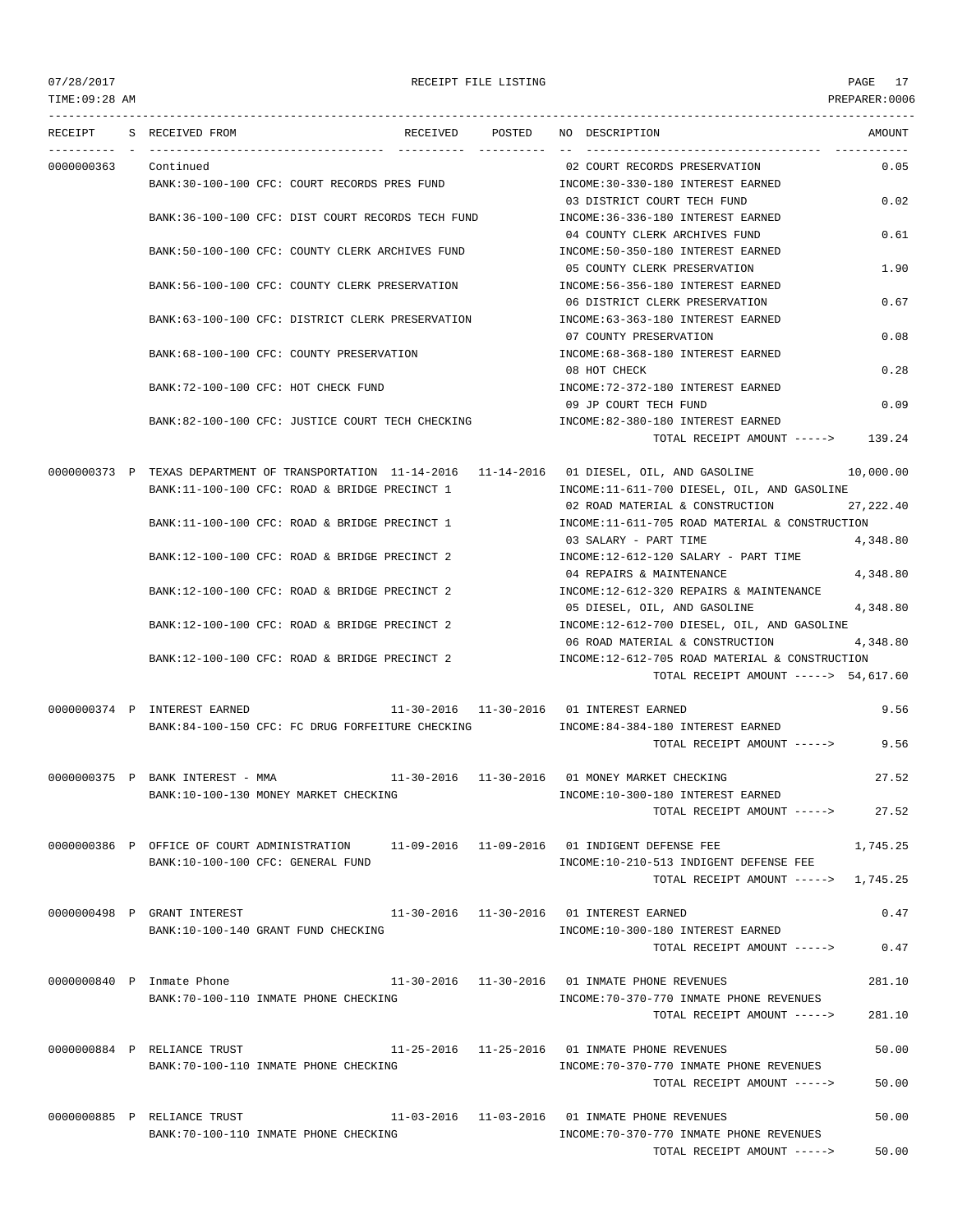| 07/28/2017<br>TIME: 09:28 AM |                                                                                                      |                 | RECEIPT FILE LISTING |                                                                                                                               | 18<br>PAGE<br>PREPARER: 0006 |
|------------------------------|------------------------------------------------------------------------------------------------------|-----------------|----------------------|-------------------------------------------------------------------------------------------------------------------------------|------------------------------|
| RECEIPT                      | S RECEIVED FROM                                                                                      | RECEIVED POSTED |                      | NO DESCRIPTION                                                                                                                | <b>AMOUNT</b>                |
|                              | 0000000886 P RELIANCE TRUST<br>BANK: 70-100-110 INMATE PHONE CHECKING                                |                 |                      | $11-10-2016$ $11-10-2016$ 01 INMATE PHONE REVENUES<br>INCOME: 70-370-770 INMATE PHONE REVENUES<br>TOTAL RECEIPT AMOUNT -----> | 20.00<br>20.00               |
|                              | 0000000887 P RELIANCE TRUST<br>BANK: 70-100-110 INMATE PHONE CHECKING                                |                 |                      | $11-16-2016$ $11-16-2016$ 01 INMATE PHONE REVENUES<br>INCOME: 70-370-770 INMATE PHONE REVENUES<br>TOTAL RECEIPT AMOUNT -----> | 30.00<br>30.00               |
|                              | 0000000968 P ANGIE PIPPIN - JP<br>BANK:10-100-100 CFC: GENERAL FUND                                  |                 |                      | $11-01-2016$ $11-01-2016$ 01 FEES - JP #1<br>INCOME:10-310-430 FEES - JP #1<br>02 COURTHOUSE SECURITY FEES                    | 353.45<br>2.05               |
|                              | BANK: 66-100-100 CFC: COURTHOUSE SECURITY                                                            |                 |                      | INCOME: 66-366-766 COURTHOUSE SECURITY FEES<br>03 STATE FEE CRIMINAL & CIVIL                                                  | 116.30                       |
|                              | BANK:76-100-100 CFC: STATE CRIMINAL & CIVIL FEES<br>BANK:82-100-100 CFC: JUSTICE COURT TECH CHECKING |                 |                      | INCOME: 76-376-776 STATE FEE CRIMINAL & CIVIL<br>04 JUSTICE COURT TECH FEES<br>INCOME:82-380-820 JUSTICE COURT TECH FEES      | 3.20                         |
|                              |                                                                                                      |                 |                      | TOTAL RECEIPT AMOUNT ----->                                                                                                   | 475.00                       |

REPORT TOTAL 883,507.99